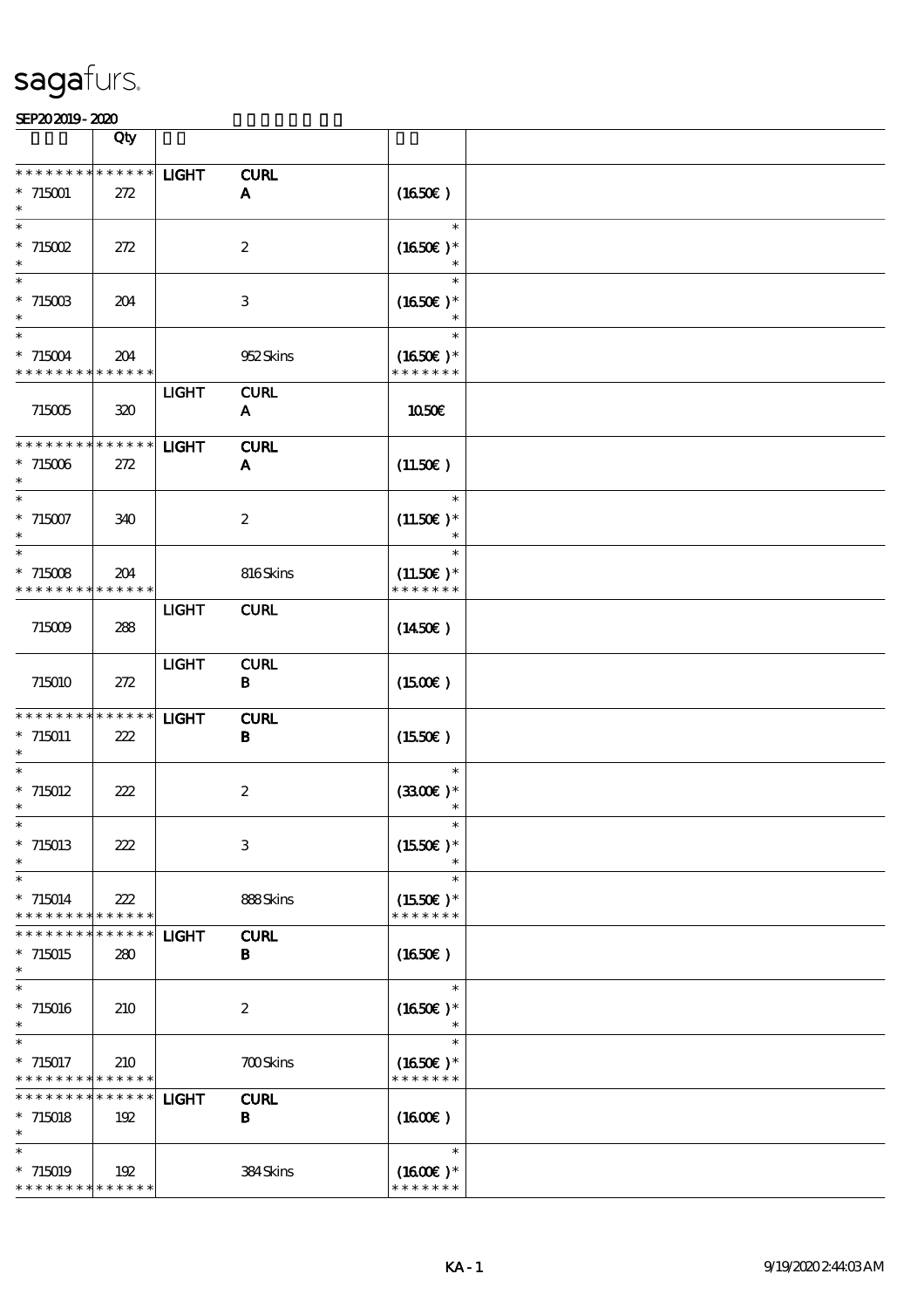|                                            | Qty         |              |                  |                     |  |
|--------------------------------------------|-------------|--------------|------------------|---------------------|--|
|                                            |             |              |                  |                     |  |
| * * * * * * * * <mark>* * * * * * *</mark> |             | <b>LIGHT</b> | <b>CURL</b>      |                     |  |
| $*715021$                                  | 320         |              | $\bf{B}$         | $(1500\varepsilon)$ |  |
| $\ast$                                     |             |              |                  | $\ast$              |  |
| $*715022$                                  | 316         |              | 636Skins         | $(1500E)*$          |  |
| * * * * * * * * <mark>* * * * * * *</mark> |             |              |                  | * * * * * * *       |  |
| * * * * * * * * * * * * * *                |             | <b>LIGHT</b> | <b>CURL</b>      |                     |  |
| $*715023$                                  | 216         |              | B                | (1050)              |  |
| $\ast$                                     |             |              |                  |                     |  |
| $\ast$                                     |             |              |                  | $\ast$              |  |
| $* 715024$                                 | 288         |              | 504Skins         | $(1050)$ *          |  |
| * * * * * * * * <mark>* * * * * *</mark>   |             |              |                  | * * * * * * *       |  |
|                                            |             | <b>LIGHT</b> | <b>CURL</b>      |                     |  |
| 715025                                     | 288         |              | B                | (1050)              |  |
|                                            |             | <b>LIGHT</b> | <b>CHAQMQI</b>   |                     |  |
| 715026                                     | 216         |              | A                | (200E)              |  |
|                                            |             |              |                  |                     |  |
| * * * * * * * * * * * * * *                |             | <b>LIGHT</b> | <b>CHAQMQI</b>   |                     |  |
| $*715027$                                  | 210         |              | A                | (600)               |  |
|                                            |             |              |                  |                     |  |
| $\ast$                                     |             |              |                  | $\ast$              |  |
| $*715028$                                  | 210         |              | $\boldsymbol{2}$ | $(600)$ *           |  |
| $\ast$                                     |             |              |                  | $\ast$              |  |
| $\ast$                                     |             |              |                  | $\ast$              |  |
| $*715029$<br>$\ast$                        | 210         |              | 3                | $(600)$ *<br>$\ast$ |  |
| $\ast$                                     |             |              |                  | $\ast$              |  |
| $*715030$                                  | 210         |              | 840Skins         | $(600)$ *           |  |
| * * * * *                                  | * * * * * * |              |                  | * * * * * * *       |  |
| * * * * * * * *                            | * * * * * * | <b>LIGHT</b> | <b>CHAQMQI</b>   |                     |  |
| $*715031$                                  | 204         |              | A                | (260E)              |  |
| $\ast$                                     |             |              |                  |                     |  |
|                                            |             |              |                  | $\ast$              |  |
| $*715032$                                  | 204         |              | $\boldsymbol{2}$ | $(2600E)*$          |  |
| $\ast$                                     |             |              |                  |                     |  |
|                                            |             |              |                  |                     |  |
| $*715033$                                  | 204         |              | $\,3\,$          | $(2600)$ *          |  |
| $\ast$                                     |             |              |                  | $\ast$              |  |
| $* 715034$                                 | 204         |              | $\bf{4}$         | $(2600E)*$          |  |
| $\ast$                                     |             |              |                  | $\ast$              |  |
| $\ast$                                     |             |              |                  | $\ast$              |  |
| $*715035$                                  | 204         |              | 1020Skins        | $(2600E)*$          |  |
| * * * * * * * *                            | * * * * * * |              |                  | * * * * * * *       |  |
| * * * * * * *                              | * * * * * * | <b>LIGHT</b> | <b>CHAQMQI</b>   |                     |  |
| $*715036$                                  | 272         |              | A                | $(2500\varepsilon)$ |  |
| $\ast$                                     |             |              |                  |                     |  |
| $\ast$                                     |             |              |                  | $\ast$              |  |
| $*715037$<br>$\ast$                        | 210         |              | $\boldsymbol{2}$ | $(2500)$ *          |  |
| $\ast$                                     |             |              |                  | $\ast$              |  |
| $*715038$                                  | 210         |              | 3                | $(2500)$ *          |  |
| $\ast$                                     |             |              |                  |                     |  |
| $\ast$                                     |             |              |                  | $\ast$              |  |
| $*715039$                                  | 208         |              | $\bf{4}$         | $(2500)$ *          |  |
|                                            |             |              |                  |                     |  |
| $\ast$                                     |             |              |                  | $\ast$              |  |
| $*715040$                                  | 204         |              | 1104Skins        | $(2500E)*$          |  |
| * * * * * * * * * * * * * *                |             |              |                  | * * * * * * *       |  |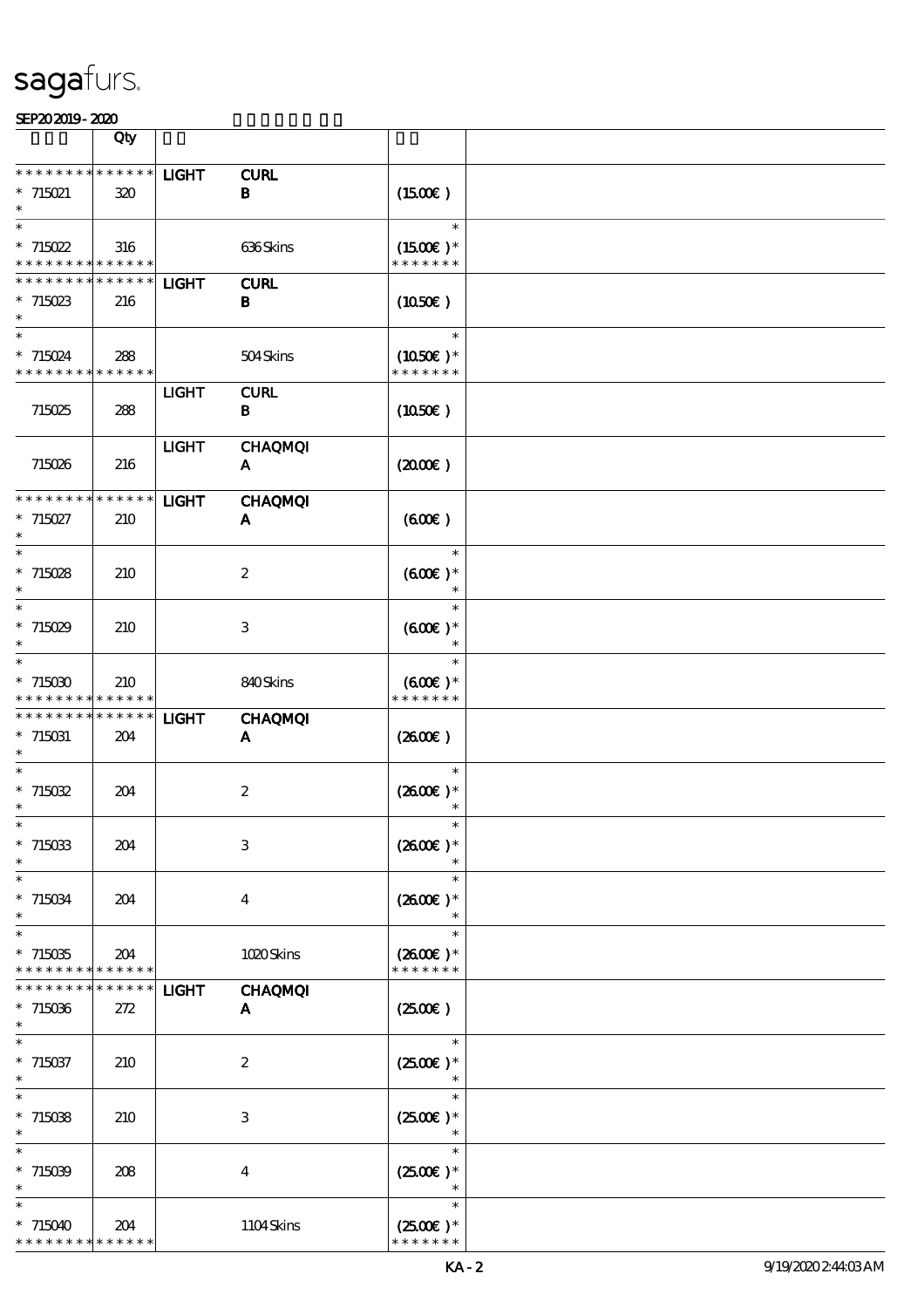|                                                    | Qty |              |                     |                                       |  |
|----------------------------------------------------|-----|--------------|---------------------|---------------------------------------|--|
| * * * * * * * * * * * * * *                        |     | <b>LIGHT</b> | <b>CHAQMQI</b>      |                                       |  |
| $*715041$<br>$\ast$                                | 272 |              | A                   | $(2200\varepsilon)$                   |  |
| $\ast$<br>$*715042$                                |     |              |                     | $\ast$                                |  |
| $\ast$                                             | 340 |              | $\boldsymbol{2}$    | $(2200)$ *                            |  |
| $\ast$<br>$*715043$<br>* * * * * * * * * * * * * * | 204 |              | 816Skins            | $\ast$<br>$(2200)$ *<br>* * * * * * * |  |
| * * * * * * * * * * * * * *                        |     | <b>LIGHT</b> | <b>CHAQMQI</b>      |                                       |  |
| $* 715044$<br>$\ast$                               | 264 |              | A                   | (220E)                                |  |
| $\ast$                                             |     |              |                     | $\ast$                                |  |
| $*715045$<br>* * * * * * * * * * * * * *           | 198 |              | 462Skins            | $(2200)$ *<br>* * * * * * *           |  |
| 715046                                             | 210 | <b>LIGHT</b> | <b>CHAQMQI</b><br>A | (220E)                                |  |
| * * * * * * * * * * * * * *<br>$* 715047$          | 272 | <b>LIGHT</b> | <b>CHAQMQI</b><br>A | $(1550\varepsilon)$                   |  |
| $\ast$                                             |     |              |                     |                                       |  |
| $\ast$<br>$* 715048$<br>$\ast$                     | 204 |              | $\boldsymbol{2}$    | $\ast$<br>$(1550E)*$                  |  |
| $\ast$<br>$* 715049$<br>$\ast$                     | 204 |              | 3                   | $\ast$<br>$(1550E)*$                  |  |
| $\ast$<br>$*715050$<br>* * * * * * * * * * * * * * | 204 |              | 884Skins            | $\ast$<br>$(1550E)*$<br>* * * * * * * |  |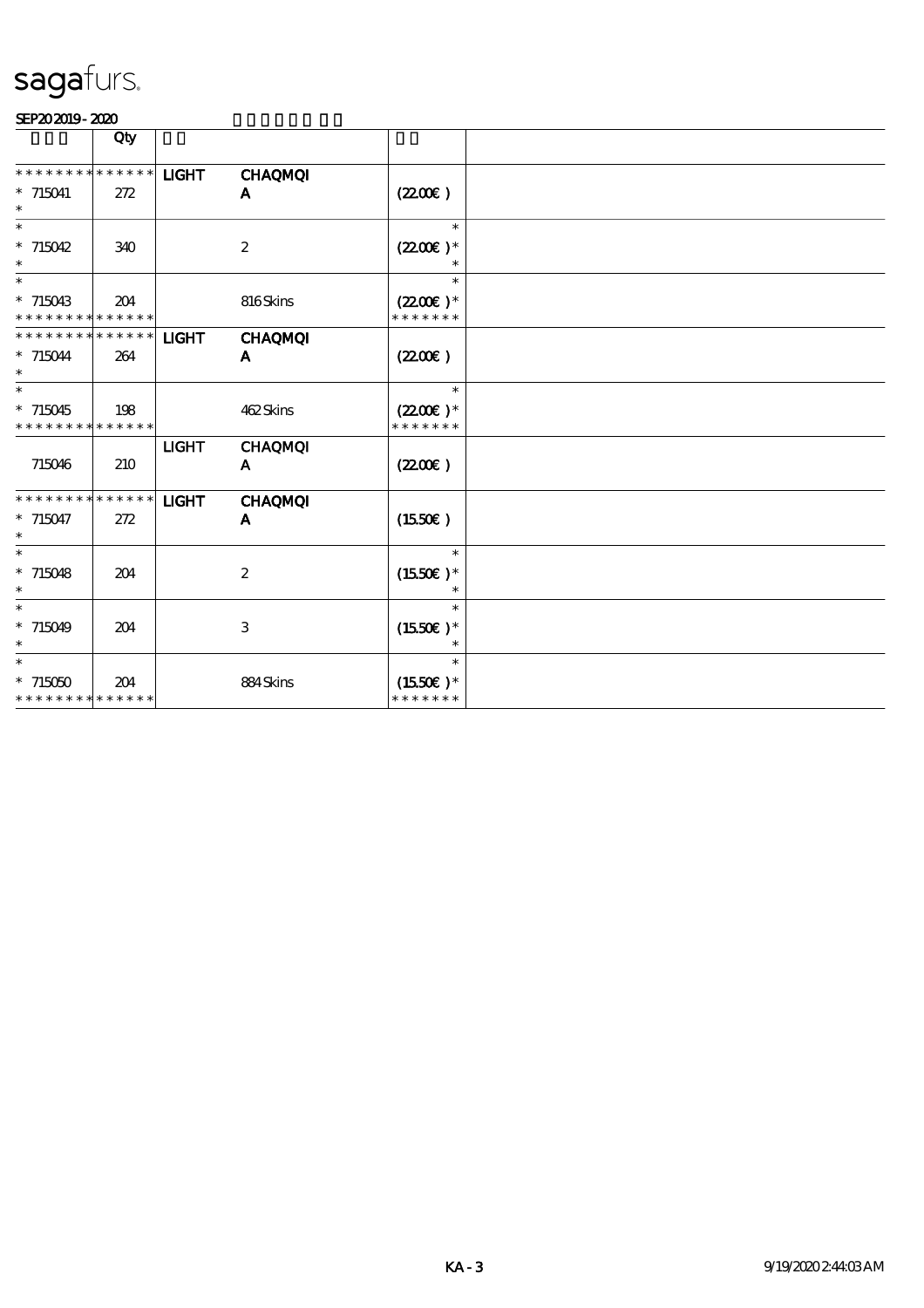|                                                                    | Qty                |              |                                |                                       |  |
|--------------------------------------------------------------------|--------------------|--------------|--------------------------------|---------------------------------------|--|
| 715061                                                             | 186                | <b>LIGHT</b> | <b>CHAQMQI</b>                 | (21.00)                               |  |
| ********<br>$*715062$<br>$\ast$                                    | $******$<br>216    | <b>LIGHT</b> | <b>CHAQMQI</b><br>B            | (2900)                                |  |
| $\ast$<br>$*715063$<br>* * * * * * * *                             | 144<br>$******$    |              | 360Skins                       | $\ast$<br>$(2900)$ *<br>* * * * * * * |  |
| * * * * * * * *<br>$*715064$<br>$\ast$<br>$\overline{\phantom{0}}$ | $******$<br>210    | <b>LIGHT</b> | <b>CHAQMQI</b><br>B            | (2500)                                |  |
| $*715065$<br>$\overline{\ast}$                                     | 210                |              | $\boldsymbol{2}$               | $\ast$<br>$(2500E)*$                  |  |
| $*715066$<br>$\ast$                                                | 210                |              | 3                              | $\ast$<br>$(2500)$ *<br>$\ast$        |  |
| $*715067$<br>$\ast$<br>$\ast$                                      | 210                |              | $\bf{4}$                       | $(2500)$ *<br>$\ast$<br>$\ast$        |  |
| $*715068$<br>* * * * * * * * * * * * * *                           | 210                |              | 1050Skins                      | $(2500)$ *<br>* * * * * * *           |  |
| * * * * * * * * * * * * * *<br>$*715009$<br>$\ast$                 | 272                | <b>LIGHT</b> | <b>CHAQMQI</b><br>В            | (2500)                                |  |
| $\ast$<br>$*715070$<br>$\ast$                                      | 330                |              | $\boldsymbol{2}$               | $\ast$<br>$(2500E)*$                  |  |
| $\ast$<br>$* 715071$                                               | 204                |              | 3                              | $\ast$<br>$(2500)$ *                  |  |
| $\ast$<br>$* 715072$<br>* * * * * * * * * * * * * *                | 204                |              | 1010Skins                      | $\ast$<br>$(2500)$ *<br>* * * * * * * |  |
| ***************   LIGHT<br>$*715073$<br>$\ast$                     | 272                |              | <b>CHAQMQI</b><br>B            | (2500)                                |  |
| $\ast$<br>$* 715074$<br>$\ast$                                     | 204                |              | $\boldsymbol{2}$               | $\ast$<br>$(2500E)*$<br>$\ast$        |  |
| $\ast$<br>$*715075$<br>$\ast$                                      | 204                |              | 3                              | $\ast$<br>$(2500)$ *                  |  |
| $\ast$<br>$*715076$<br>* * * * * * * *                             | 204<br>* * * * * * |              | 884Skins                       | $\ast$<br>$(2500E)*$<br>* * * * * * * |  |
| * * * * * * *<br>$* 715077$<br>$\ast$                              | * * * * * *<br>264 | <b>LIGHT</b> | <b>CHAQMQI</b><br>$\mathbf{B}$ | (240E)                                |  |
| $\ast$<br>$* 715078$<br>$\ast$                                     | 198                |              | $\boldsymbol{2}$               | $\ast$<br>$(2400)$ *                  |  |
| $\ast$<br>$*715079$<br>* * * * * * * * * * * * * *                 | 198                |              | 660Skins                       | $\ast$<br>$(2400E)*$<br>* * * * * * * |  |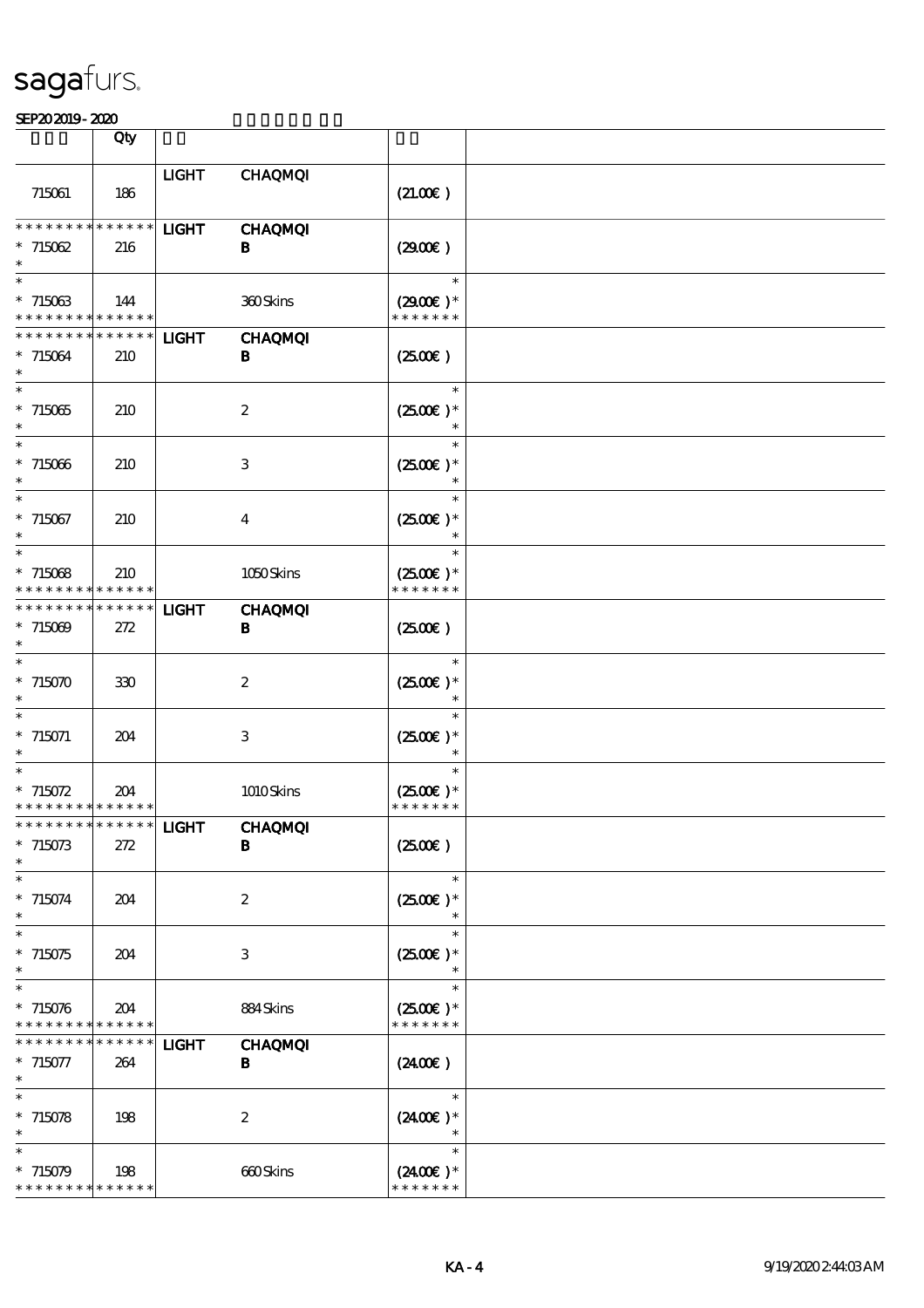|                                                                   | Qty                               |              |                             |                                                 |  |
|-------------------------------------------------------------------|-----------------------------------|--------------|-----------------------------|-------------------------------------------------|--|
| * * * * * * * * <mark>* * * * * * *</mark><br>$*715081$           | 204                               | <b>LIGHT</b> | <b>CHAQMQI</b><br>B         | (230E)                                          |  |
| $\ast$<br>$*715082$<br>* * * * * * * * <mark>* * * * * *</mark> * | 204                               |              | 408Skins                    | $\ast$<br>$(2300)$ *<br>* * * * * * *           |  |
| * * * * * * * *<br>$*715083$<br>$\ast$                            | $******$<br>210                   | <b>LIGHT</b> | <b>CHAQMQI</b><br>$\bf{B}$  | (220E)                                          |  |
| $\ast$<br>$* 715084$<br>$\ast$                                    | 210                               |              | $\boldsymbol{2}$            | $\ast$<br>$(2200)$ *                            |  |
| $\ast$<br>$*715085$<br>$\ast$<br>$\ast$                           | 210                               |              | 3                           | $\ast$<br>$(220E)^*$                            |  |
| $*715086$<br>* * * * * * * *                                      | 210<br>* * * * * *                |              | 840Skins                    | $\ast$<br>$(2200\varepsilon)*$<br>* * * * * * * |  |
| * * * * * * * *<br>$* 715087$<br>$\ast$                           | $******$<br>216                   | <b>LIGHT</b> | <b>CHAQMQI</b><br>B         | (1450E)<br>$\ast$                               |  |
| $*715088$<br>* * * * * * * *<br>* * * * * * * *                   | 216<br>* * * * * *<br>* * * * * * |              | 432Skins                    | $(1450E)*$<br>* * * * * * *                     |  |
| $*715089$<br>$\ast$<br>$\ast$                                     | 280                               | <b>LIGHT</b> | <b>CHAQMQI</b><br>$\bf{B}$  | (17.50)<br>$\ast$                               |  |
| $*715000$<br>$\ast$<br>$\ast$                                     | 210                               |              | $\boldsymbol{2}$            | $(17.50)$ *<br>$\ast$                           |  |
| $*715091$<br>$\ast$<br>$\ast$                                     | 210                               |              | 3                           | $(17.50)$ *                                     |  |
| * 715092<br>$\ast$<br>∗                                           | 210                               |              | $\bf{4}$                    | $(17.50)$ *                                     |  |
| $*715003$<br>* * * * * * * *<br>* * * * * * * *                   | 210<br>* * * * * *<br>* * * * * * | <b>LIGHT</b> | 1120Skins<br><b>CHAQMQI</b> | $(17.50)$ *<br>* * * * * * *                    |  |
| $* 715094$<br>$\ast$<br>$\ast$                                    | 288                               |              | B                           | (17.50)<br>$\ast$                               |  |
| $*715095$<br>$\ast$<br>$\ast$                                     | 288                               |              | $\boldsymbol{2}$            | $(17.50)$ *<br>$\ast$<br>$\ast$                 |  |
| $*715096$<br>$\ast$<br>$\ast$                                     | 216                               |              | $\ensuremath{\mathbf{3}}$   | $(17.50)$ *<br>$\ast$<br>$\ast$                 |  |
| $* 715097$<br>* * * * * * * * <mark>* * * * * * *</mark>          | 216                               |              | 1008Skins                   | $(17.50)$ *<br>* * * * * * *                    |  |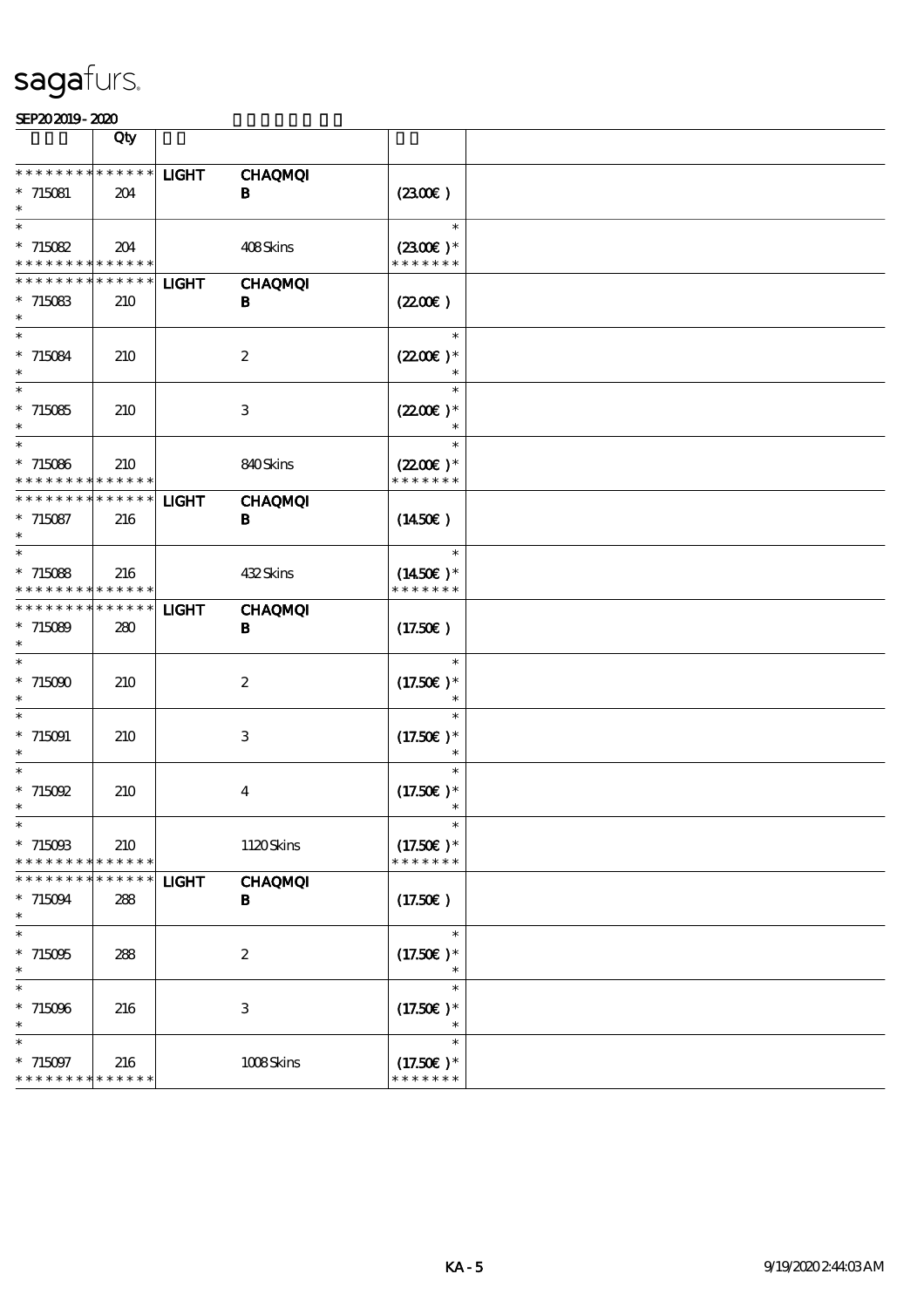|                                                                | Qty                    |              |                                |                                        |  |
|----------------------------------------------------------------|------------------------|--------------|--------------------------------|----------------------------------------|--|
| * * * * * * * *<br>$*715101$<br>$\ast$                         | * * * * * *<br>286     | <b>LIGHT</b> | <b>CHAQMQI</b><br>B            | (17.50E)                               |  |
| $*$ 715102                                                     | 216                    |              | $\boldsymbol{2}$               | $(17.50)$ *                            |  |
| $*$ 715103<br>$\ast$                                           | 216                    |              | $\ensuremath{\mathbf{3}}$      | $\ast$<br>$(17.50)$ *                  |  |
| $\ast$<br>$* 715104$<br>$\ast$                                 | 216                    |              | $\overline{\mathbf{4}}$        | $\ast$<br>$(17.50)$ *<br>$\ast$        |  |
| $\ast$<br>$*$ 715105<br>$\ast$                                 | 210                    |              | $\bf 5$                        | $\ast$<br>$(17.50)$ *<br>$\ast$        |  |
| $\ast$<br>$*$ 715106<br>* * * * * * * * *                      | 210<br>$* * * * * * *$ |              | 1354 Skins                     | $\ast$<br>$(17.50)$ *<br>* * * * * * * |  |
| * * * * * * * *<br>$* 715107$<br>$\ast$                        | $******$<br>280        | <b>LIGHT</b> | <b>CHAQMQI</b><br>B            | (1650)                                 |  |
| $\ast$<br>$*$ 715108<br>$\ast$                                 | 280                    |              | $\boldsymbol{2}$               | $\ast$<br>$(1650E)*$                   |  |
| $\ast$<br>$*715109$<br>* * * * * * * *                         | 210<br>$* * * * * * *$ |              | 770Skins                       | $\ast$<br>$(1650)$ *<br>* * * * * * *  |  |
| * * * * * * *<br>$*$ 715110                                    | * * * * * *<br>272     | <b>LIGHT</b> | <b>CHAQMQI</b><br>$\, {\bf B}$ | (1550E)                                |  |
| $\overline{\ast}$<br>$*$ 715111                                | 340                    |              | $\boldsymbol{2}$               | $\ast$<br>$(1550E)*$                   |  |
| $\overline{\ast}$<br>$* 715112$<br>* * * * * * * * * * * * * * | 204                    |              | 816Skins                       | $\ast$<br>$(1550E)*$<br>* * * * * * *  |  |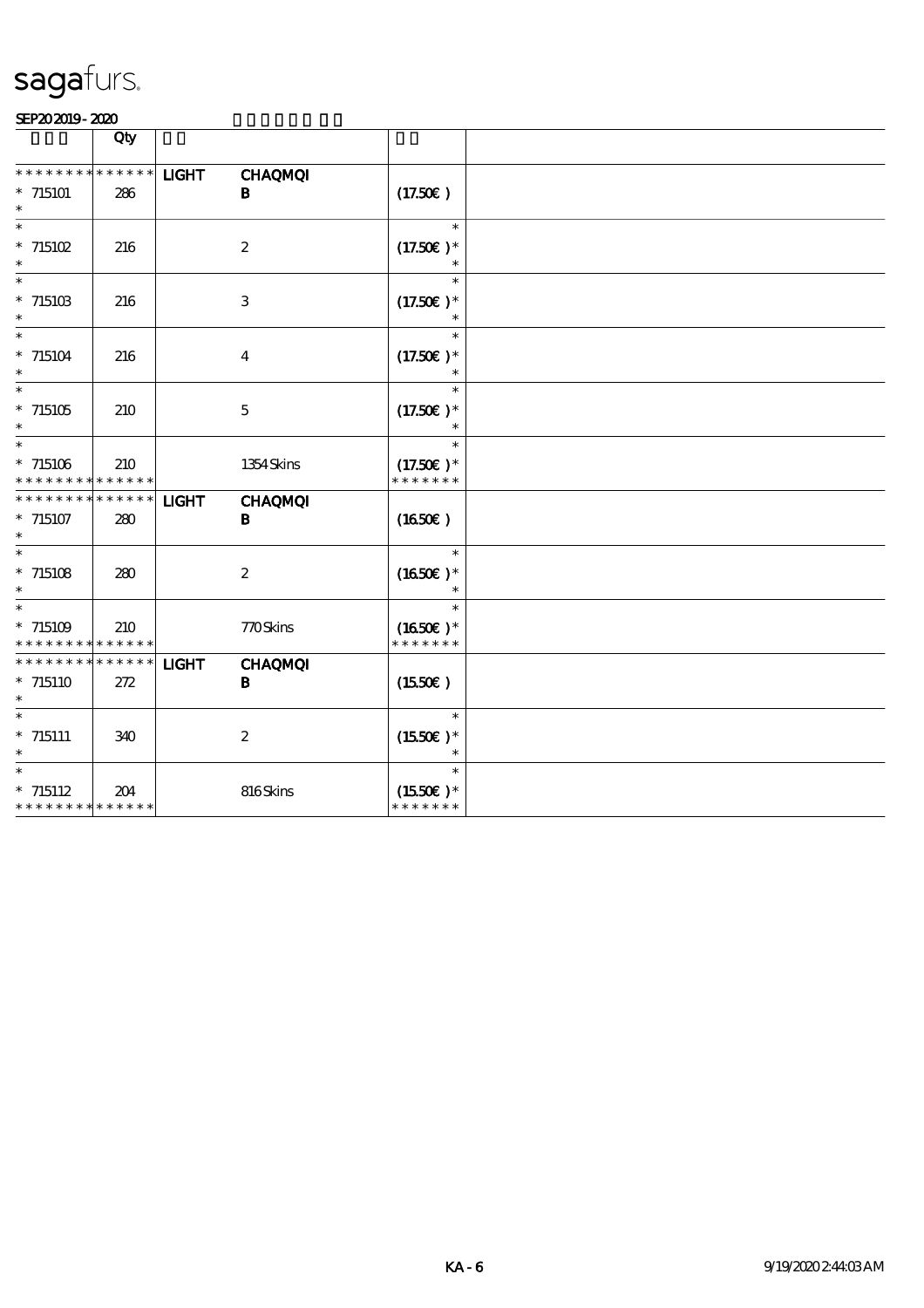|                                            | Qty                   |              |                     |                  |  |
|--------------------------------------------|-----------------------|--------------|---------------------|------------------|--|
| * * * * * * * * * * * * * *                |                       |              |                     |                  |  |
|                                            |                       | <b>LIGHT</b> | <b>CHAQMQI FLAT</b> |                  |  |
| $* 715121$                                 | 280                   |              | A                   | (21.50)          |  |
|                                            |                       |              |                     |                  |  |
| $\ast$                                     |                       |              |                     | $\ast$           |  |
| $* 715122$                                 | 350                   |              | <b>630Skins</b>     | $(21.50)$ *      |  |
| * * * * * * * * <mark>* * * * * *</mark> * |                       |              |                     | * * * * * * *    |  |
|                                            |                       |              |                     |                  |  |
| * * * * * * * * * * * * * *                |                       | <b>LIGHT</b> | CHAQMQI FLAT        |                  |  |
| $* 715123$                                 | 296                   |              | A                   | (17.50)          |  |
|                                            |                       |              |                     |                  |  |
| $\ast$                                     |                       |              |                     | $\ast$           |  |
|                                            |                       |              |                     |                  |  |
| $* 715124$                                 | 222                   |              | 518Skins            | $(17.50)$ *      |  |
| * * * * * * * * <mark>* * * * * *</mark>   |                       |              |                     | * * * * * * *    |  |
| * * * * * * * * * * * * * *                |                       | <b>LIGHT</b> | CHAQMQI FLAT        |                  |  |
| $*715125$                                  | 152                   |              | A                   | (1650)           |  |
| $\ast$                                     |                       |              |                     |                  |  |
| $\ast$                                     |                       |              |                     | $\ast$           |  |
|                                            |                       |              |                     |                  |  |
| $*715126$                                  | 228                   |              | 380Skins            | $(1650)$ *       |  |
| * * * * * * * * <mark>* * * * * *</mark>   |                       |              |                     | * * * * * * *    |  |
|                                            |                       | <b>LIGHT</b> | CHAQMQI FLAT        |                  |  |
| 715127                                     | 136                   |              |                     | (31.00)          |  |
|                                            |                       |              |                     |                  |  |
|                                            |                       |              |                     |                  |  |
|                                            |                       | <b>LIGHT</b> | CHAQMQI FLAT        |                  |  |
| 715128                                     | $\boldsymbol{\omega}$ |              |                     | $(1250\epsilon)$ |  |
|                                            |                       |              |                     |                  |  |
| * * * * * * * * * * * * * *                |                       | <b>LIGHT</b> | CHAQMQI FLAT        |                  |  |
|                                            |                       |              |                     |                  |  |
| $*715129$                                  | 280                   |              | В                   | (17.50)          |  |
|                                            |                       |              |                     |                  |  |
| $\ast$                                     |                       |              |                     | $\ast$           |  |
| $*$ 715130                                 | 350                   |              | $\boldsymbol{2}$    | $(17.50)$ *      |  |
| $\ast$                                     |                       |              |                     |                  |  |
| $\ast$                                     |                       |              |                     |                  |  |
|                                            |                       |              |                     |                  |  |
| $*715131$                                  | 210                   |              | 840Skins            | $(17.50)$ *      |  |
| * * * * * * * * <mark>* * * * * *</mark>   |                       |              |                     | * * * * * * *    |  |
| * * * * * * * *                            | * * * * * *           | <b>LIGHT</b> | CHAQMQI FLAT        |                  |  |
| $* 715132$                                 | 232                   |              | В                   | (1650)           |  |
| $\ast$                                     |                       |              |                     |                  |  |
|                                            |                       |              |                     |                  |  |
|                                            |                       |              |                     |                  |  |
| $*715133$                                  | 154                   |              | 386Skins            | $(1650E)*$       |  |
| * * * * * * * * * * * * * *                |                       |              |                     | * * * * * * *    |  |
|                                            |                       | <b>LIGHT</b> | CHKGUL FLAT         |                  |  |
|                                            |                       |              |                     |                  |  |
| 715134                                     | 280                   |              |                     | $(1450\epsilon)$ |  |
|                                            |                       |              |                     |                  |  |
|                                            |                       | <b>LIGHT</b> | CHKGUL FLAT         |                  |  |
| 715135                                     | 280                   |              |                     | (1250E)          |  |
|                                            |                       |              |                     |                  |  |
|                                            |                       |              |                     |                  |  |
|                                            |                       | <b>LIGHT</b> | CHKGUL FLAT         |                  |  |
| 715136                                     | 80                    |              |                     | (950)            |  |
|                                            |                       |              |                     |                  |  |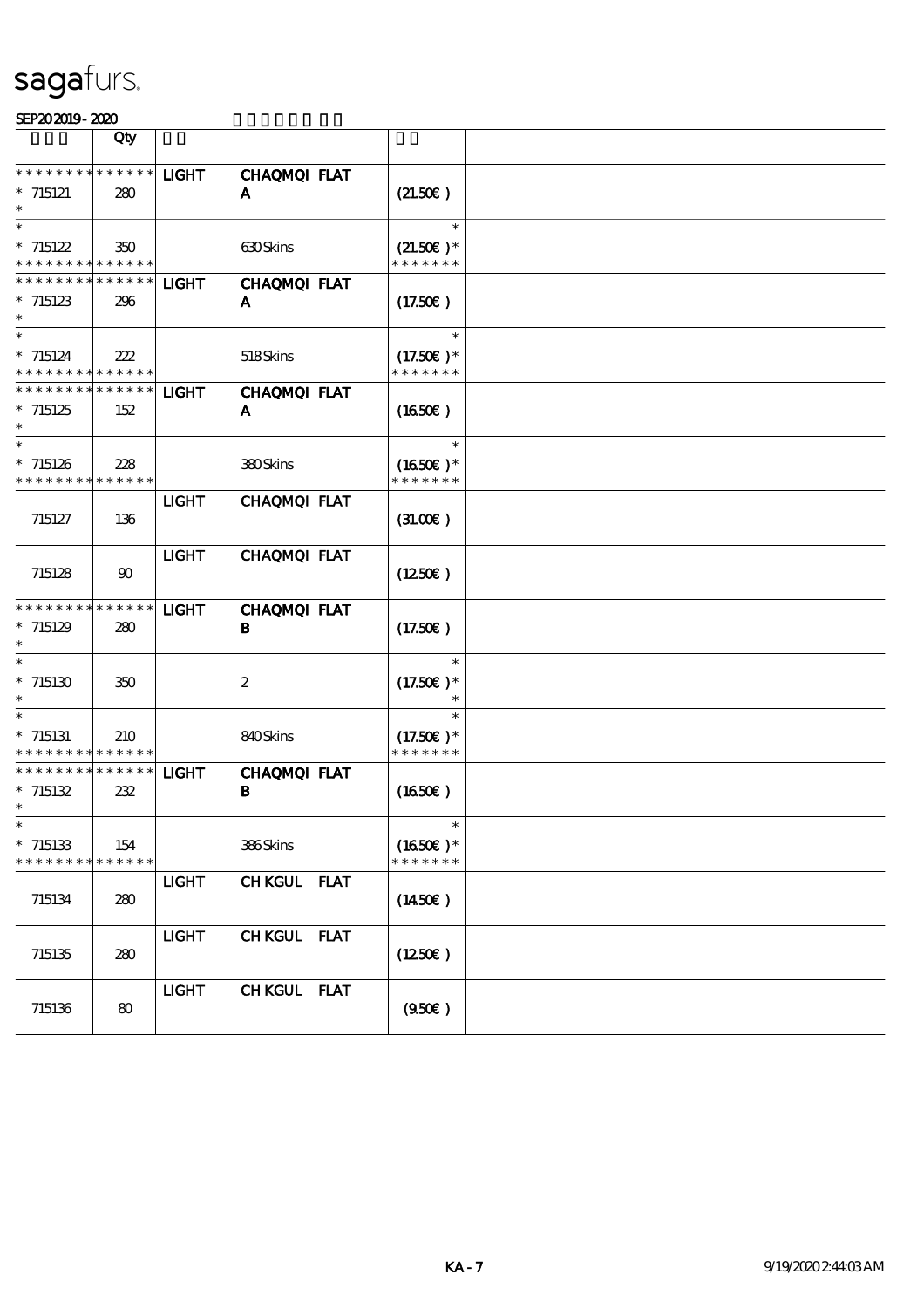|                                                                   | Qty                |              |                               |                                       |  |
|-------------------------------------------------------------------|--------------------|--------------|-------------------------------|---------------------------------------|--|
| * * * * * * * * * * * * * *<br>$* 715141$                         | 264                | <b>LIGHT</b> | <b>CHKGUL</b><br>A            | (1300)                                |  |
| $\ast$<br>$* 715142$<br>$\ast$                                    | 330                |              | $\boldsymbol{2}$              | $\ast$<br>$(1300E)*$<br>$\ast$        |  |
| $\ast$<br>$* 715143$<br>* * * * * * * * * * * * * *               | 192                |              | 786Skins                      | $\ast$<br>$(1300E)*$<br>* * * * * * * |  |
| 715144                                                            | 304                | <b>LIGHT</b> | <b>CHKGUL</b>                 | $(1550\varepsilon)$                   |  |
| 715145                                                            | 240                | <b>LIGHT</b> | <b>CHKGUL</b>                 | $(1400\varepsilon)$                   |  |
| * * * * * * * *<br>$* 715146$<br>$\ast$                           | * * * * * *<br>210 | <b>LIGHT</b> | <b>CHKGUL</b>                 | $(1250\epsilon)$                      |  |
| $\ast$<br>$* 715147$                                              | 280                |              | $\boldsymbol{2}$              | $\ast$<br>$(1250)$ *                  |  |
| $\overline{\ast}$<br>$* 715148$<br>$\ast$                         | 280                |              | 3                             | $\ast$<br>$(1250E)*$<br>$\ast$        |  |
| $\ast$<br>$* 715149$<br>* * * * * * * * <mark>* * * * * *</mark>  | 210                |              | 980Skins                      | $\ast$<br>$(1250E)*$<br>* * * * * * * |  |
| * * * * * * * * * * * * * *<br>$*715150$<br>$\ast$                | 228                | <b>LIGHT</b> | <b>CHKGUL</b>                 | 1000E                                 |  |
| $\ast$<br>$*715151$<br>* * * * * * * * <mark>* * * * * * *</mark> | 228                |              | 456Skins                      | $\ast$<br>$950f$ *<br>* * * * * * *   |  |
| * * * * * * * * * * * * * *<br>$*715152$<br>$\ast$                | 256                | <b>LIGHT</b> | <b>CHKGUL</b><br>$\, {\bf B}$ | $(1500\varepsilon)$                   |  |
| $*715153$<br>$\ast$                                               | 320                |              | $\boldsymbol{2}$              | $\ast$<br>$(1500E)*$                  |  |
| $\ast$<br>$*$ 715154<br>$\ast$                                    | 198                |              | $\,3$                         | $\ast$<br>$(1500E)*$<br>$\ast$        |  |
| $\ast$<br>$*$ 715155<br>$\ast$                                    | 198                |              | $\bf{4}$                      | $\ast$<br>$(1500E)*$<br>$\ast$        |  |
| $\ast$<br>$*715156$<br>* * * * * * * * * * * * * *                | 192                |              | 1164Skins                     | $\ast$<br>$(1500E)*$<br>* * * * * * * |  |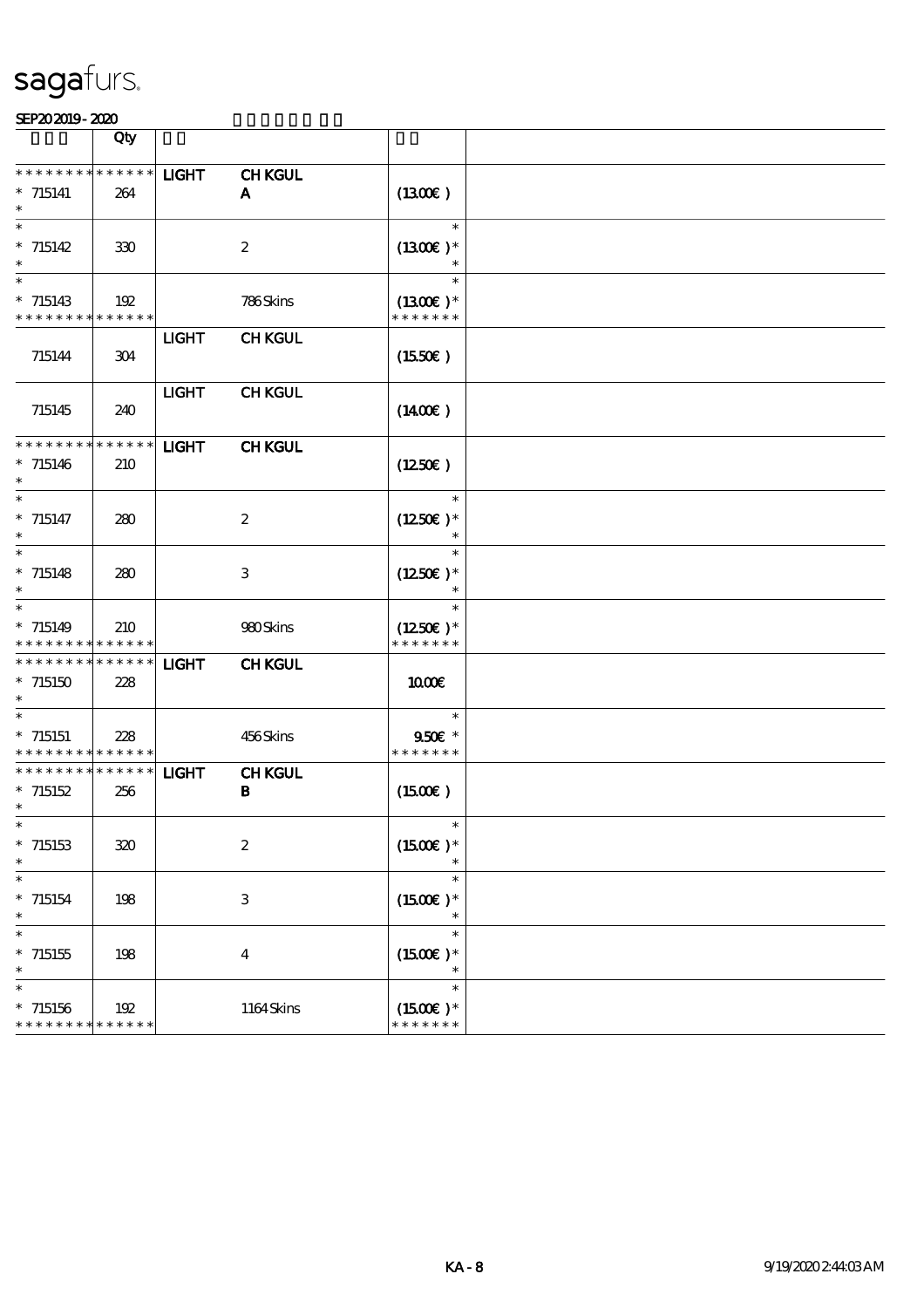|                                                                       | Qty                    |              |                              |                                             |  |
|-----------------------------------------------------------------------|------------------------|--------------|------------------------------|---------------------------------------------|--|
| * * * * * * * *<br>$*$ 715161<br>$\ast$                               | * * * * * *<br>256     | <b>LIGHT</b> | <b>CHKGUL</b><br>$\mathbf B$ | (11.00)                                     |  |
| $\ast$<br>$* 715162$<br>$\ast$                                        | 256                    |              | $\boldsymbol{2}$             | $\ast$<br>$(11.00)$ *                       |  |
| $\ast$<br>$*$ 715163<br>$\ast$                                        | 194                    |              | $\,3$                        | $\ast$<br>$(11.00)$ *                       |  |
| $\ast$<br>$*$ 715164<br>$\ast$                                        | 194                    |              | $\bf{4}$                     | $\ast$<br>$(11.00)$ *<br>$\ast$             |  |
| $\ast$<br>$*715165$<br>$\ast$                                         | 194                    |              | $\mathbf 5$                  | $\ast$<br>$(11.00)$ *                       |  |
| $\ast$<br>$* 715166$<br>* * * * * * * * <mark>* * * * * * *</mark>    | 194                    |              | 1288Skins                    | $\ast$<br>$(11.00)$ *<br>* * * * * * *      |  |
| * * * * * * * *<br>$*$ 715167<br>$\ast$                               | $* * * * * * *$<br>252 | <b>LIGHT</b> | <b>CHKGUL</b><br>B           | (11.00)                                     |  |
| $\ast$<br>$* 715168$<br>$\ast$                                        | 192                    |              | $\boldsymbol{2}$             | $\ast$<br>$(11.00)$ *                       |  |
| $\ast$<br>$* 715169$<br>$\ast$                                        | 192                    |              | 3                            | $\ast$<br>$(11.00)$ *                       |  |
| $\ast$<br>$* 715170$<br>$\ast$                                        | 192                    |              | $\bf{4}$                     | $\ast$<br>$(11.00)$ *                       |  |
| $\ast$<br>$* 715171$                                                  | 192                    |              | $\mathbf 5$                  | $\ast$<br>$(11.00)$ *                       |  |
| $\overline{\phantom{1}}$<br>$* 715172$<br>* * * * * * * * * * * * * * | 192                    |              | <b>1212Skins</b>             | $\ast$<br>$(11.00E)*$<br>.<br>* * * * * * * |  |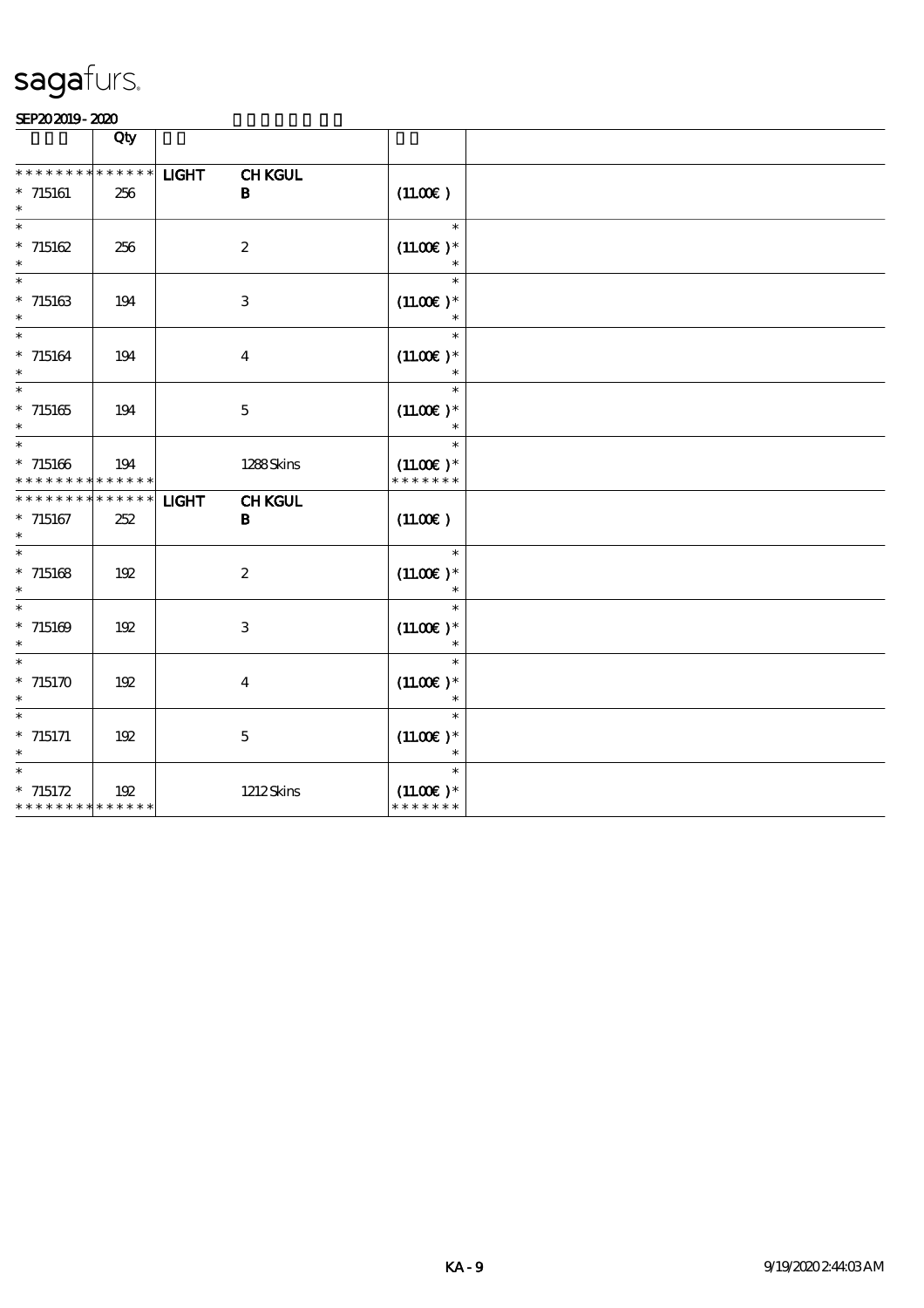|                                                                    | Qty                |              |                     |                                              |  |
|--------------------------------------------------------------------|--------------------|--------------|---------------------|----------------------------------------------|--|
| * * * * * * * * * * * * * *<br>$*715181$                           | 210                | <b>LIGHT</b> | <b>KALANGL</b><br>A | (950)                                        |  |
| $\ast$<br>$* 715182$<br>* * * * * * * * <mark>* * * * * * *</mark> | 280                |              | 490Skins            | $\ast$<br>$(950\epsilon)^*$<br>* * * * * * * |  |
| * * * * * * * *<br>$* 715183$                                      | * * * * * *<br>192 | <b>LIGHT</b> | <b>KALANGL</b><br>A | (1050)                                       |  |
| $\ast$<br>$* 715184$<br>* * * * * * * * <mark>* * * * * * *</mark> | 256                |              | 448Skins            | $\ast$<br>$(1050)$ *<br>* * * * * * *        |  |
| 715185                                                             | 272                | <b>LIGHT</b> | <b>KALANGL</b>      | (1250E)                                      |  |
| 715186                                                             | 232                | <b>LIGHT</b> | <b>KALANGL</b>      | (11.50)                                      |  |
| * * * * * * * *<br>$*$ 715187                                      | * * * * * *<br>256 | <b>LIGHT</b> | <b>KALANGL</b>      | (800)                                        |  |
| $\ast$<br>$*$ 715188<br>* * * * * * * *                            | 256<br>* * * * * * |              | 512Skins            | $\ast$<br>$(800)$ *<br>* * * * * * *         |  |
| * * * *<br>$*715189$                                               | * * * * * *<br>240 | <b>LIGHT</b> | <b>KALANGL</b>      | (800)                                        |  |
| $*715190$<br>* * * * * * * * * * * * * *                           | 240                |              | 480Skins            | $(800)$ *<br>* * * * * * *                   |  |
| 715191                                                             | 264                | <b>LIGHT</b> | <b>KALANGL</b><br>B | (7.00)                                       |  |
| * * * * * * * * <mark>* * * * * * *</mark><br>$* 715192$           | 194                | <b>LIGHT</b> | <b>KALANGL</b><br>B | $(1000\varepsilon)$                          |  |
| $\ast$<br>$*$ 715198<br>$\ast$                                     | 256                |              | $\boldsymbol{2}$    | $(1000E)*$                                   |  |
| $* 715194$<br>* * * * * * * * * * * * * *                          | 132                |              | 582Skins            | $\ast$<br>$(1000E)^*$<br>* * * * * * *       |  |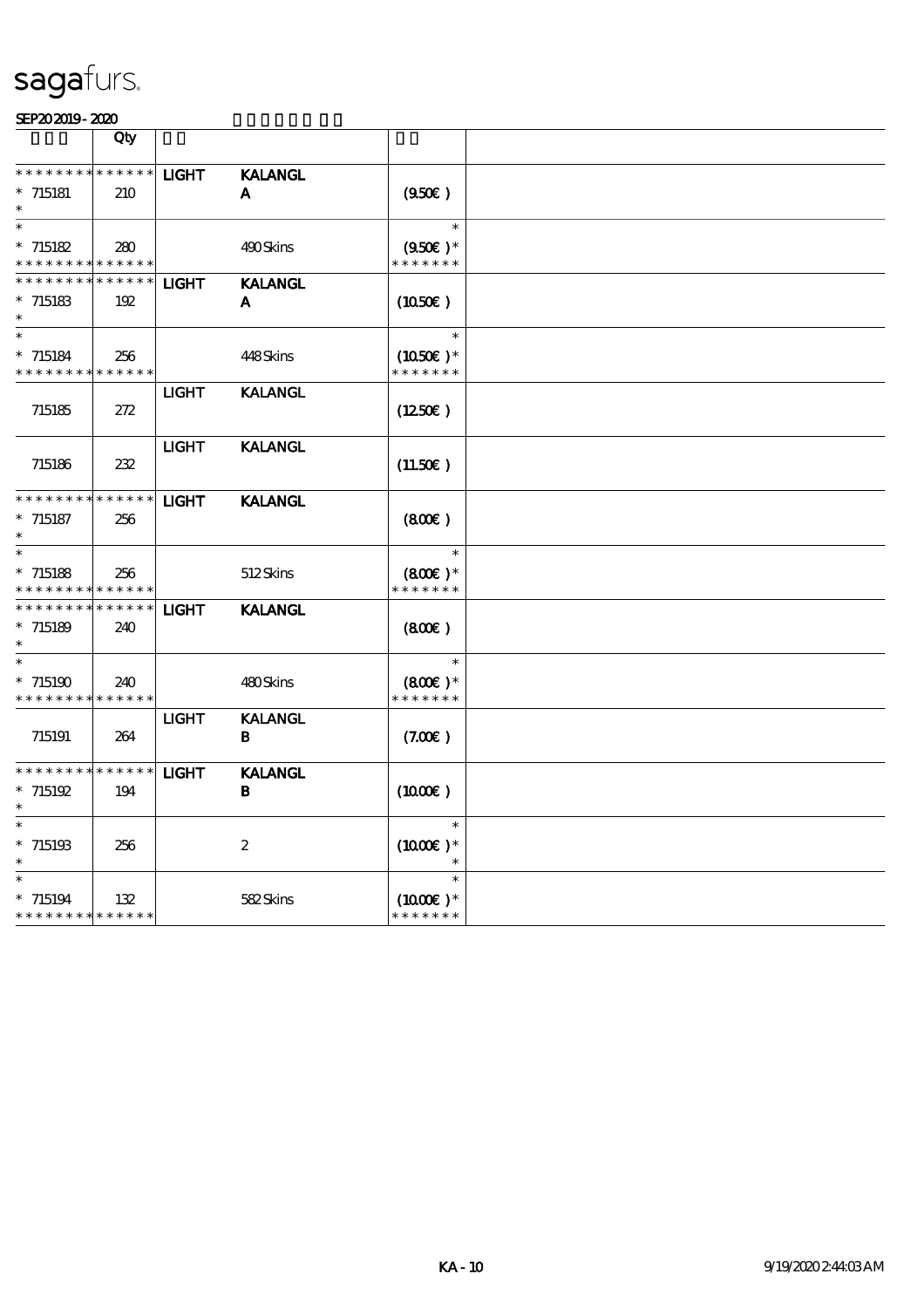|        | Qty    |                |                                   |              |                     |  |
|--------|--------|----------------|-----------------------------------|--------------|---------------------|--|
| 715201 | $92\,$ | $LIGHT$        | <b>MEDCURL</b>                    |              | (7.50)              |  |
| 715202 | 192    | <b>LIGHT</b>   | PEEK                              |              | (650)               |  |
| 715203 | 136    | <b>LIGHT</b>   | PEEK                              |              | (850)               |  |
| 715204 | $62\,$ | <b>LIGHT</b>   | PEEK                              |              | (850)               |  |
| 715205 | 162    | <b>LIGHT</b>   | PEEK                              |              | (850)               |  |
| 715206 | 148    | $1 1 1 1$      | PEEK                              |              | (950)               |  |
| 715207 | 264    | <b>LIGHT</b>   | PEEK<br>$\mathbf A$               | <b>CHAQM</b> | (1450E)             |  |
| 715208 | 242    | <b>LIGHT</b>   | PEEK<br>$\boldsymbol{\mathsf{A}}$ | <b>CHAQM</b> | (950)               |  |
| 715209 | 152    | <b>LIGHT</b>   | PEEK                              | <b>CHAQM</b> | (950)               |  |
| 715210 | 228    | $LIGHT$        | PEEK                              | <b>CHAQM</b> | (950)               |  |
| 715211 | 204    | <b>LIGHT</b>   | <b>PEEK</b>                       | <b>CHAQM</b> | (1000E)             |  |
| 715212 | $280$  | $_{\rm IIGHT}$ | ${\bf PELK}$<br>$\, {\bf B}$      | <b>CHAQM</b> | (1050)              |  |
| 715213 | 164    | $_{\rm IIGHT}$ | PEEK                              | <b>CHFLT</b> | $(1000\varepsilon)$ |  |
| 715214 | 184    | <b>LIGHT</b>   | PEEK                              | <b>CHKGL</b> | (950)               |  |
| 715215 | 198    | <b>LIGHT</b>   | PEEK                              | <b>CHKGL</b> | (7.00)              |  |
| 715216 | 340    | <b>LIGHT</b>   | PEEK                              | <b>CHKGL</b> | (850)               |  |
| 715217 | 328    | <b>LIGHT</b>   | <b>PEEK</b>                       | <b>CHKGL</b> | (7.50)              |  |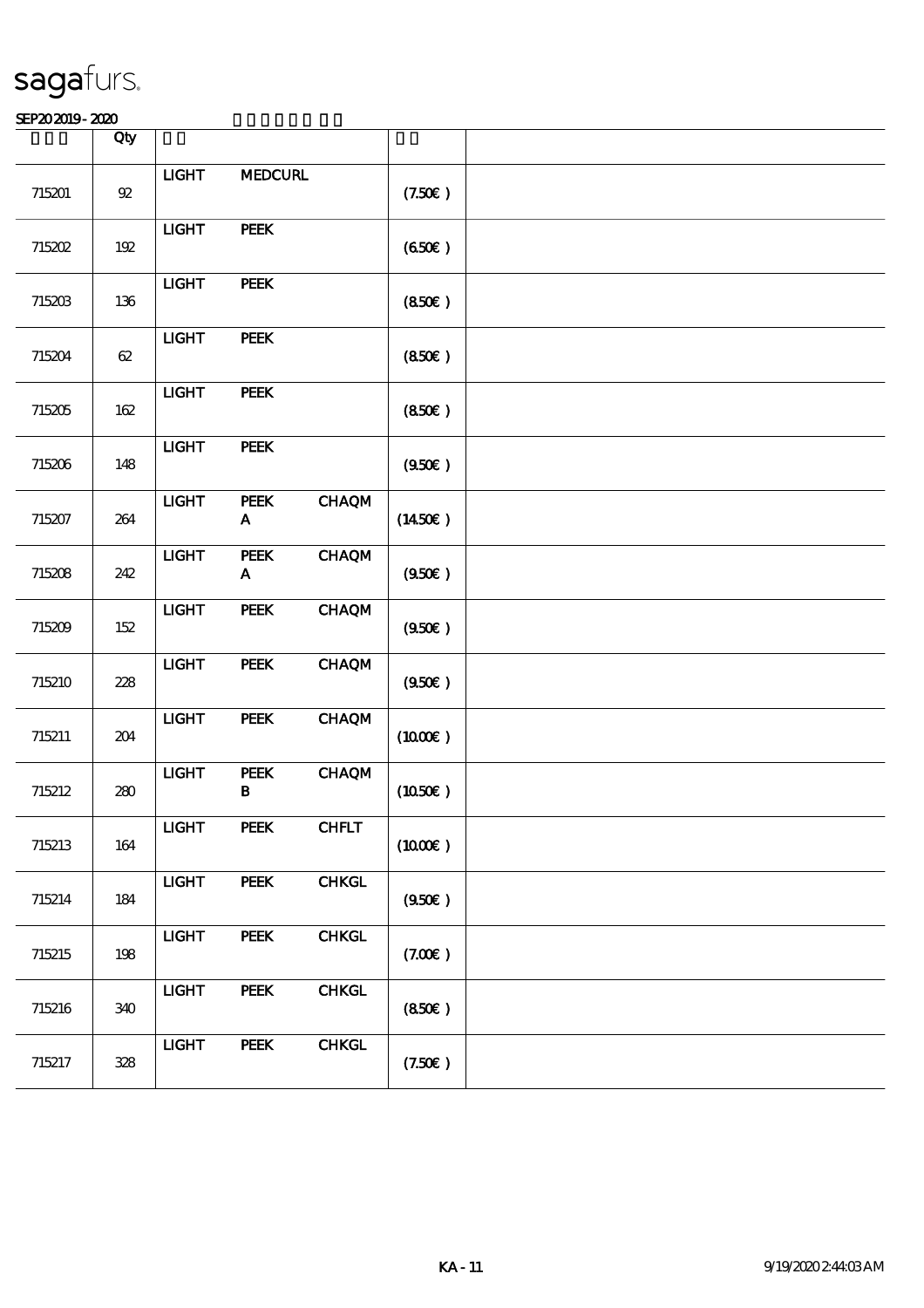|                                            | Qty                   |            |                  |                           |  |
|--------------------------------------------|-----------------------|------------|------------------|---------------------------|--|
| * * * * * * * * * * * * * * *              |                       | <b>SKY</b> | <b>CURL</b>      |                           |  |
| $*715221$                                  | 194                   |            | A                | (17.00)                   |  |
|                                            |                       |            |                  |                           |  |
| $\ast$                                     |                       |            |                  | $\ast$                    |  |
| $*715222$                                  | 198                   |            | 392Skins         | $(17.00)$ *               |  |
| * * * * * * * * <mark>* * * * * *</mark> * |                       |            |                  | * * * * * * *             |  |
| * * * * * * * * * * * * * * *              |                       | <b>SKY</b> | <b>CURL</b>      |                           |  |
| $*715223$                                  | 280                   |            | A                | (1650E)                   |  |
|                                            |                       |            |                  |                           |  |
| $\ast$                                     |                       |            |                  | $\ast$                    |  |
| $*715224$                                  | 350                   |            | 630Skins         | $(1650)$ *                |  |
| * * * * * * * * * * * * * *                |                       |            |                  | * * * * * * *             |  |
| * * * * * * * * * * * * * * *              |                       | <b>SKY</b> | <b>CURL</b>      |                           |  |
| $*715225$                                  | 272                   |            | A                | 1200E                     |  |
| $\ast$                                     |                       |            |                  |                           |  |
| $\ast$                                     |                       |            |                  | $\ast$                    |  |
| $*715226$                                  | 340                   |            | $\boldsymbol{2}$ | 1200E *                   |  |
| $\ast$                                     |                       |            |                  |                           |  |
| $\overline{\phantom{0}}$                   |                       |            |                  | $\ast$                    |  |
| $*715227$                                  | 204                   |            | 816Skins         | 11.50E *                  |  |
| * * * * * * * * <mark>* * * * * *</mark>   |                       |            |                  | * * * * * * *             |  |
|                                            |                       | <b>SKY</b> | <b>CURL</b>      |                           |  |
| 715228                                     | $\boldsymbol{\omega}$ |            |                  | (250)                     |  |
|                                            |                       |            |                  |                           |  |
|                                            |                       | <b>SKY</b> | <b>CURL</b>      |                           |  |
| 715229                                     | 288                   |            |                  | $(1500\varepsilon)$       |  |
|                                            |                       |            |                  |                           |  |
| * * * * * * * * * * * * * *                |                       | <b>SKY</b> | <b>CURL</b>      |                           |  |
| $*715230$                                  | 240                   |            |                  | 1200                      |  |
| $\ast$                                     |                       |            |                  |                           |  |
| $\ast$                                     |                       |            |                  | $\ast$                    |  |
| $*715231$                                  | 320                   |            | $\boldsymbol{2}$ | 1200E *                   |  |
| $\ast$<br>$\ast$                           |                       |            |                  | $\ast$                    |  |
|                                            |                       |            |                  | $\ast$                    |  |
| $*715232$<br>$\ast$                        | 240                   |            | 3                | 1200E *                   |  |
| ∗                                          |                       |            |                  |                           |  |
|                                            |                       |            |                  | 1200€ *                   |  |
| $*715233$<br>$\ast$                        | 160                   |            | $\boldsymbol{4}$ |                           |  |
| $\overline{\phantom{0}}$                   |                       |            |                  | $\ast$                    |  |
|                                            |                       |            |                  |                           |  |
| $*715234$<br>* * * * * * * * * * * * * *   | 160                   |            | 1120Skins        | 11.50€ *<br>* * * * * * * |  |
|                                            |                       | <b>SKY</b> | <b>CURL</b>      |                           |  |
| 715235                                     | 240                   |            |                  | 1050€                     |  |
|                                            |                       |            |                  |                           |  |
|                                            |                       |            |                  |                           |  |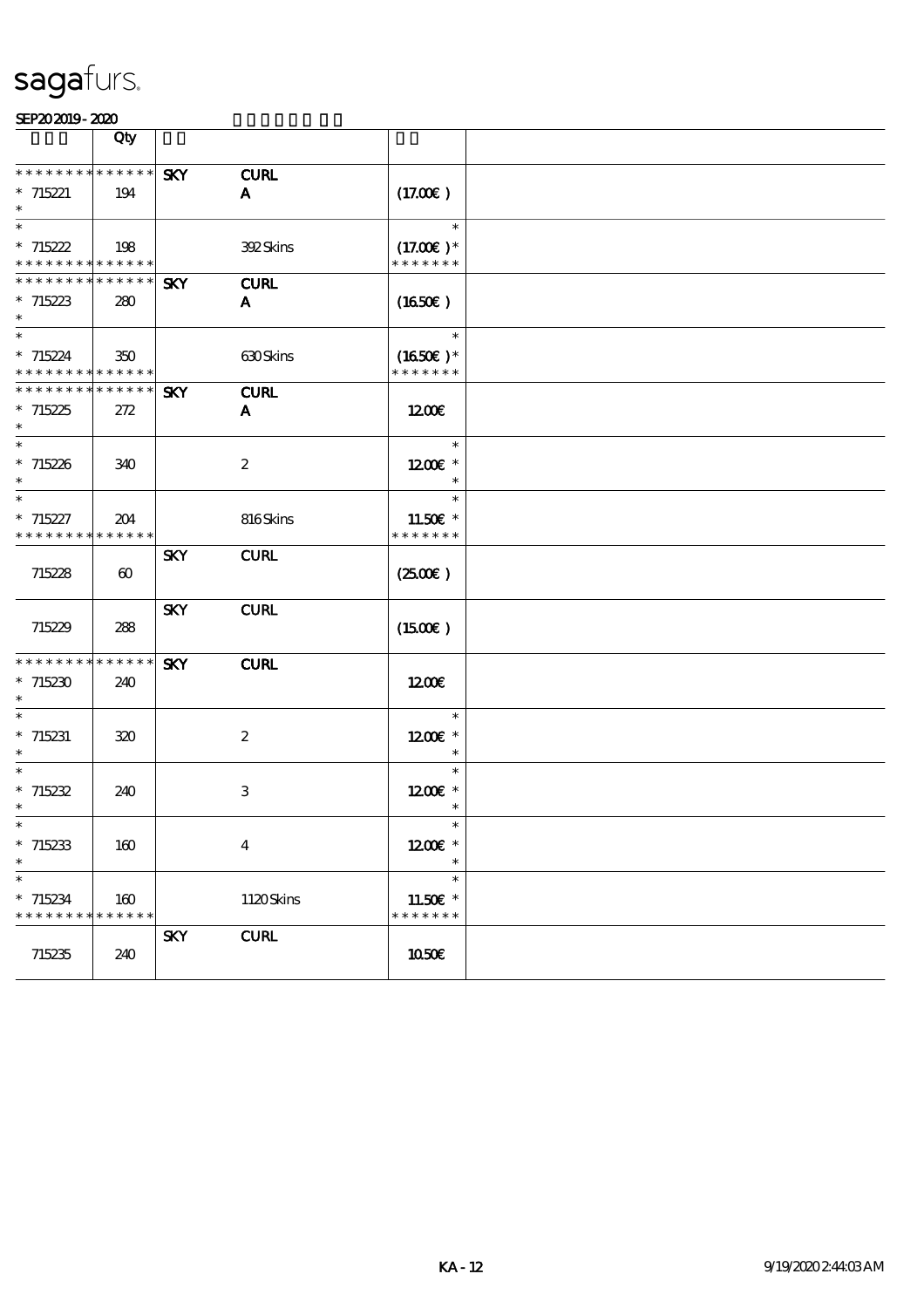|                                                          | Qty                        |            |                  |                              |  |
|----------------------------------------------------------|----------------------------|------------|------------------|------------------------------|--|
| * * * * * * * *                                          | $******$                   | <b>SKY</b> | <b>CURL</b>      |                              |  |
| $*715241$                                                | 288                        |            | B                | $(1450\varepsilon)$          |  |
| $\ast$                                                   |                            |            |                  |                              |  |
| $\ast$                                                   |                            |            |                  | $\ast$                       |  |
| $*715242$<br>* * * * * * * * <mark>* * * * * *</mark>    | 280                        |            | 568Skins         | $(1450E)*$<br>* * * * * * *  |  |
| * * * * * * * *                                          | * * * * * *                | <b>SKY</b> | <b>CURL</b>      |                              |  |
| $* 715243$                                               | 210                        |            | В                | 950E                         |  |
| $\ast$                                                   |                            |            |                  |                              |  |
| $\ast$                                                   |                            |            |                  | $\ast$                       |  |
| $* 715244$<br>* * * * * * * * <mark>* * * * * *</mark> * | 280                        |            | 490Skins         | 950€ *<br>* * * * * * *      |  |
| * * * * * * * *                                          | $\ast\ast\ast\ast\ast\ast$ | <b>SKY</b> | <b>CURL</b>      |                              |  |
| $*715245$                                                | 288                        |            | $\bf{B}$         | 1050€                        |  |
| $\ast$                                                   |                            |            |                  |                              |  |
| $\ast$                                                   |                            |            |                  | $\ast$                       |  |
| $*715246$<br>* * * * * * * *                             | 216<br>* * * * * *         |            | 504Skins         | 1000 *<br>* * * * * * *      |  |
| * * * * * * * *                                          | $* * * * * * *$            | <b>SKY</b> | <b>CHAQMQI</b>   |                              |  |
| $* 715247$                                               | 214                        |            | A                | (2250)                       |  |
| $\ast$                                                   |                            |            |                  |                              |  |
| $\ast$                                                   |                            |            |                  | $\ast$                       |  |
| $*715248$<br>$\ast$                                      | 216                        |            | $\boldsymbol{2}$ | $(2250\epsilon)*$            |  |
| $\ast$                                                   |                            |            |                  | $\ast$                       |  |
| $* 715249$                                               | 216                        |            | 3                | $(2250\varepsilon)*$         |  |
| $\ast$                                                   |                            |            |                  | $\ast$                       |  |
| $\ast$                                                   |                            |            |                  | $\ast$                       |  |
| $*715250$<br>$\ast$                                      | 210                        |            | $\bf{4}$         | $(2250\text{E})*$<br>$\ast$  |  |
| $\ast$                                                   |                            |            |                  | $\ast$                       |  |
| $*715251$                                                | 210                        |            | 1066Skins        | $(2250\text{E})*$            |  |
| * * * * * * * * <mark>* * * * * * *</mark>               |                            |            |                  | * * * * * * *                |  |
| * * * * * * * *                                          | * * * * * *                | <b>SKY</b> | <b>CHAQMQI</b>   |                              |  |
| $*715252$<br>$\ast$                                      | 294                        |            | A                | (17.50)                      |  |
| ∗                                                        |                            |            |                  |                              |  |
| $*715253$                                                | 202                        |            | $\boldsymbol{2}$ | $(17.50)$ *                  |  |
| $\ast$                                                   |                            |            |                  |                              |  |
| $\ast$                                                   |                            |            |                  | $\ast$                       |  |
| $*715254$<br>* * * * * * * *                             | 218<br>* * * * * *         |            | 804Skins         | $(17.50)$ *<br>* * * * * * * |  |
| * * *<br>* * *                                           | * * * * * *                | <b>SKY</b> | <b>CHAQMQI</b>   |                              |  |
| $*715255$                                                | 280                        |            | A                | (1550E)                      |  |
| $\ast$                                                   |                            |            |                  |                              |  |
| $\overline{\ast}$                                        |                            |            |                  | $\ast$                       |  |
| $*715256$<br>$\ast$                                      | 350                        |            | $\boldsymbol{2}$ | $(1550E)*$<br>$\ast$         |  |
| $\ast$                                                   |                            |            |                  | $\ast$                       |  |
| $*715257$                                                | 210                        |            | 840Skins         | $(1550E)*$                   |  |
| * * * * * * * * * * * * * *                              |                            |            |                  | * * * * * * *                |  |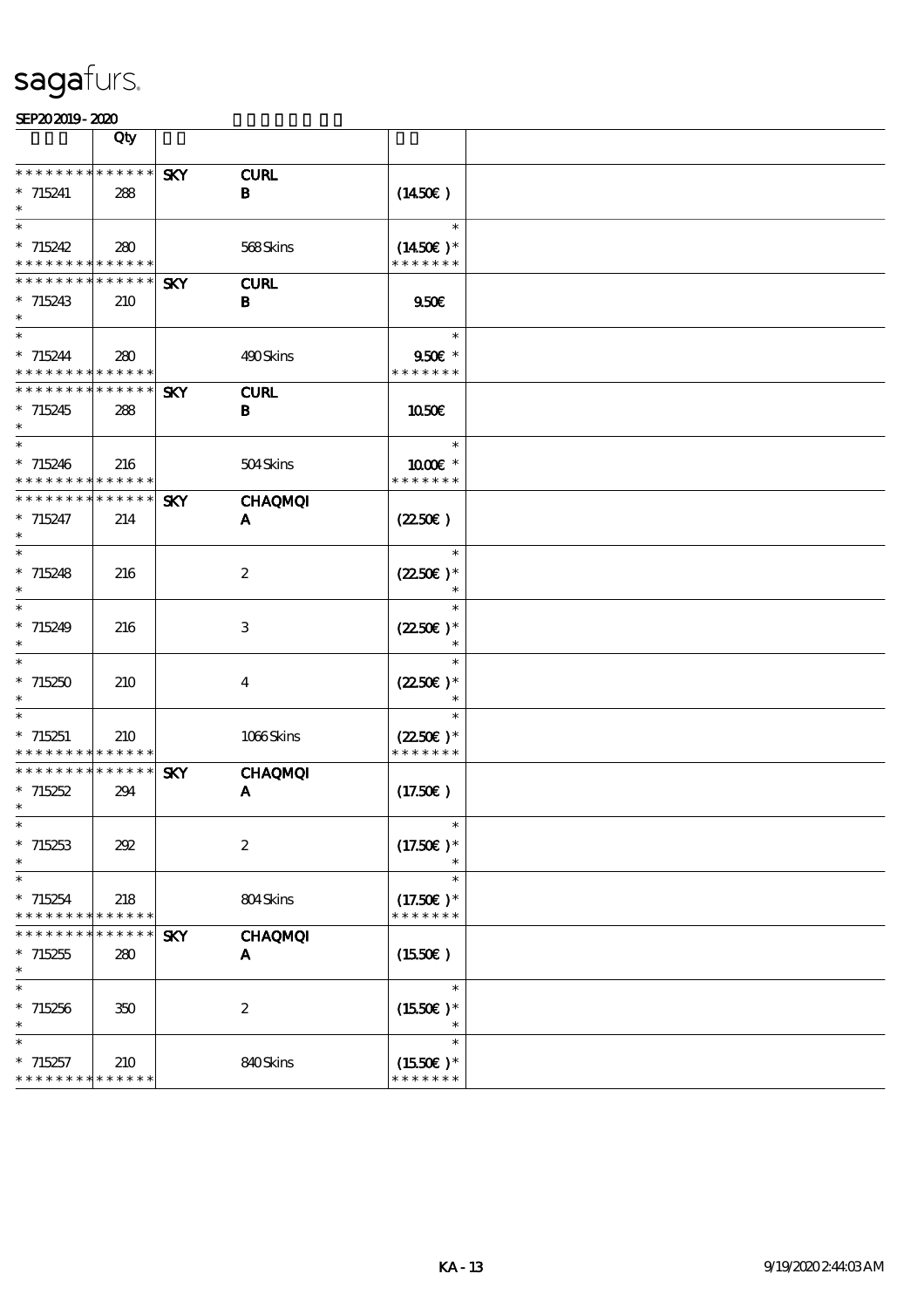|                                                     | Qty                    |            |                            |                                        |  |
|-----------------------------------------------------|------------------------|------------|----------------------------|----------------------------------------|--|
| 715261                                              | 288                    | <b>SKY</b> | <b>CHAQMQI</b>             | (2900)                                 |  |
| ********<br>$*715262$<br>$\ast$                     | * * * * * *<br>154     | <b>SKY</b> | <b>CHAQMQI</b>             | (17.00)                                |  |
| $\ast$<br>$*715263$<br>$\ast$                       | 154                    |            | $\boldsymbol{2}$           | $\ast$<br>$(17.00)$ *                  |  |
| $\ast$<br>$*715264$<br>$\ast$                       | 154                    |            | $\,3$                      | $\ast$<br>$(17.00)$ *                  |  |
| $\ast$<br>$*715265$<br>* * * * * * * *              | 154<br>* * * * * *     |            | 616Skins                   | $\ast$<br>$(17.00)$ *<br>* * * * * * * |  |
| * * * * * * *<br>$*715266$<br>$\ast$                | * * * * * *<br>288     | <b>SKY</b> | <b>CHAQMQI</b><br>B        | (21.00)                                |  |
| $\ast$<br>$*715267$<br>$\ast$                       | 216                    |            | $\boldsymbol{2}$           | $\ast$<br>$(21.00)$ *<br>$\ast$        |  |
| $\ast$<br>$* 715268$<br>$\ast$                      | 216                    |            | 3                          | $\ast$<br>$(21.00)$ *<br>$\ast$        |  |
| $\ast$<br>$* 715209$<br>$\ast$                      | 216                    |            | $\boldsymbol{4}$           | $\ast$<br>$(21.00)$ *                  |  |
| $\ast$<br>$* 715270$<br>* * * * * * *               | 216<br>$* * * * * * *$ |            | 1152Skins                  | $\ast$<br>$(21.00)$ *<br>* * * * * * * |  |
| * * * * * * * *<br>$* 715271$<br>$\ast$             | $***$ * * * *<br>296   | <b>SKY</b> | <b>CHAQMQI</b><br>B        | (1650)                                 |  |
| $\ast$<br>$* 715272$<br>$\ast$                      | 368                    |            | $\boldsymbol{2}$           | $\ast$<br>$(1650)$ *                   |  |
| $*$<br>$* 715273$<br>$\ast$                         | 220                    |            | $\,3$                      | $\ast$<br>$(1650)$ *                   |  |
| $\ast$<br>$* 715274$<br>$\ast$                      | 220                    |            | $\overline{\mathbf{4}}$    | $\ast$<br>$(1650)$ *<br>$\ast$         |  |
| $\ast$<br>$*715275$<br>* * * * * * * *              | 220<br>* * * * * *     |            | 1324 Skins                 | $\ast$<br>$(1650)$ *<br>* * * * * * *  |  |
| * * * * * * *<br>$* 715276$<br>$\ast$               | * * * * * *<br>280     | <b>SKY</b> | <b>CHAQMQI</b><br>$\bf{B}$ | $(1600\varepsilon)$                    |  |
| $\ast$<br>$* 715277$<br>$\ast$                      | 350                    |            | $\boldsymbol{z}$           | $\ast$<br>$(1600E)*$                   |  |
| $\ast$<br>$* 715278$<br>$\ast$                      | 210                    |            | 3                          | $\ast$<br>$(1600E)*$                   |  |
| $\ast$<br>$* 715279$<br>* * * * * * * * * * * * * * | 210                    |            | 1050Skins                  | $\ast$<br>$(1600E)*$<br>* * * * * * *  |  |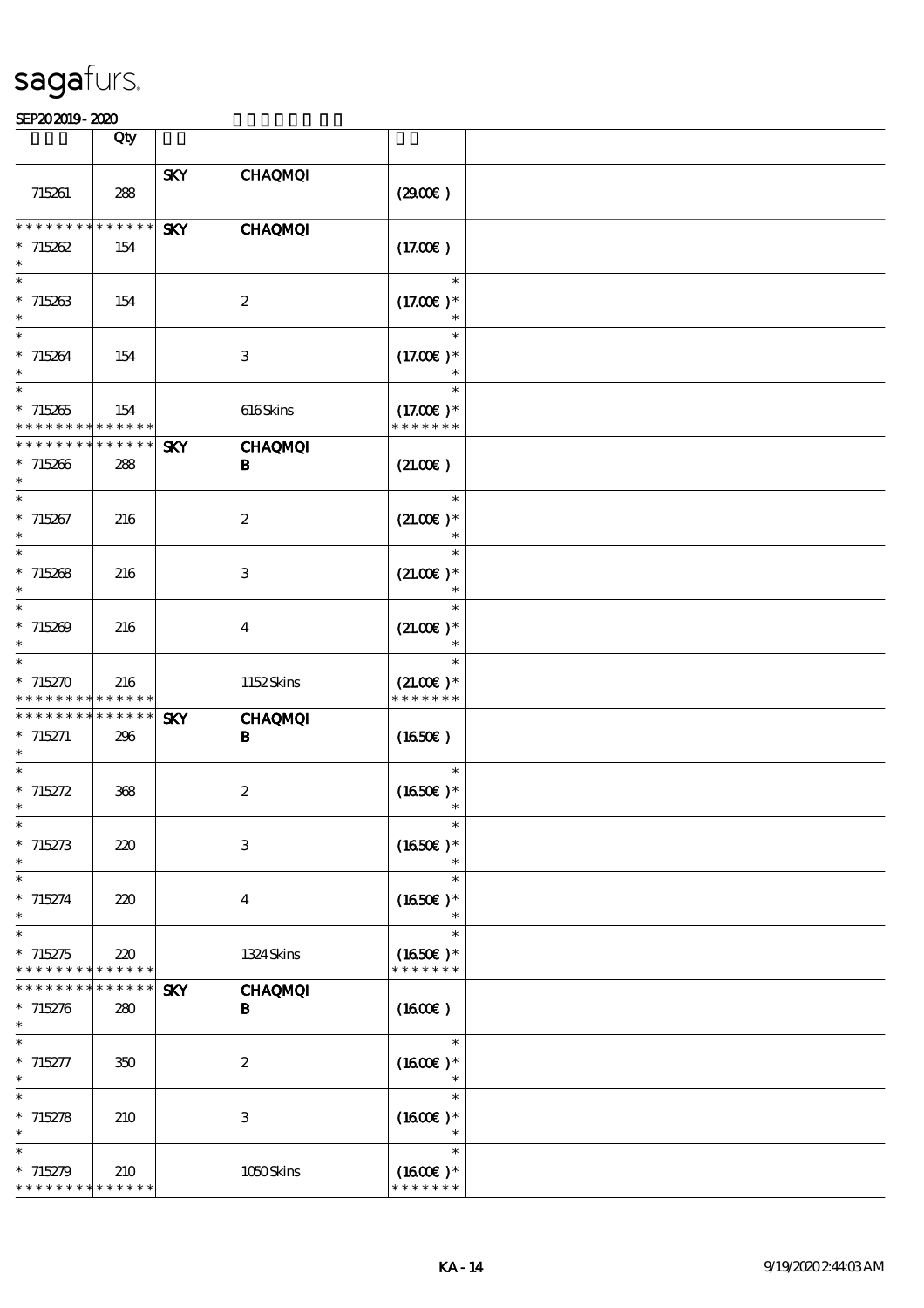|                                                    | Qty                |            |                              |                                       |  |
|----------------------------------------------------|--------------------|------------|------------------------------|---------------------------------------|--|
| * * * * * * * *<br>$*715281$<br>$\ast$             | * * * * * *<br>280 | <b>SKY</b> | <b>CHAQMQI</b><br>B          | $(1550\varepsilon)$                   |  |
| $\ast$<br>$* 715282$<br>$\ast$                     | 210                |            | $\boldsymbol{2}$             | $\ast$<br>$(1550E)*$                  |  |
| $\ast$<br>$*715283$<br>* * * * * * * * * * * * * * | 210                |            | <b>700Skins</b>              | $\ast$<br>$(1550E)*$<br>* * * * * * * |  |
| 715284                                             | 304                | <b>SKY</b> | CHAQMQI FLAT<br>A            | (2250)                                |  |
| 715285                                             | 272                | <b>SKY</b> | CHAQMQI FLAT<br>$\mathbf{A}$ | (1650E)                               |  |
| 715286                                             | 272                | <b>SKY</b> | CHAQMQI FLAT<br>A            | (1350E)                               |  |
| 715287                                             | 198                | <b>SKY</b> | CHAQMQI FLAT                 | (260E)                                |  |
| 715288                                             | 340                | <b>SKY</b> | CHAQMQI FLAT<br>B            | (1650)                                |  |
| 715289                                             | 168                | <b>SKY</b> | CHKGUL FLAT                  | (1200E)                               |  |
| 715290                                             | 140                | <b>SKY</b> | CHKGUL FLAT                  | (1250E)                               |  |
| 715291                                             | 148                | <b>SKY</b> | CHKGUL FLAT                  | (1050)                                |  |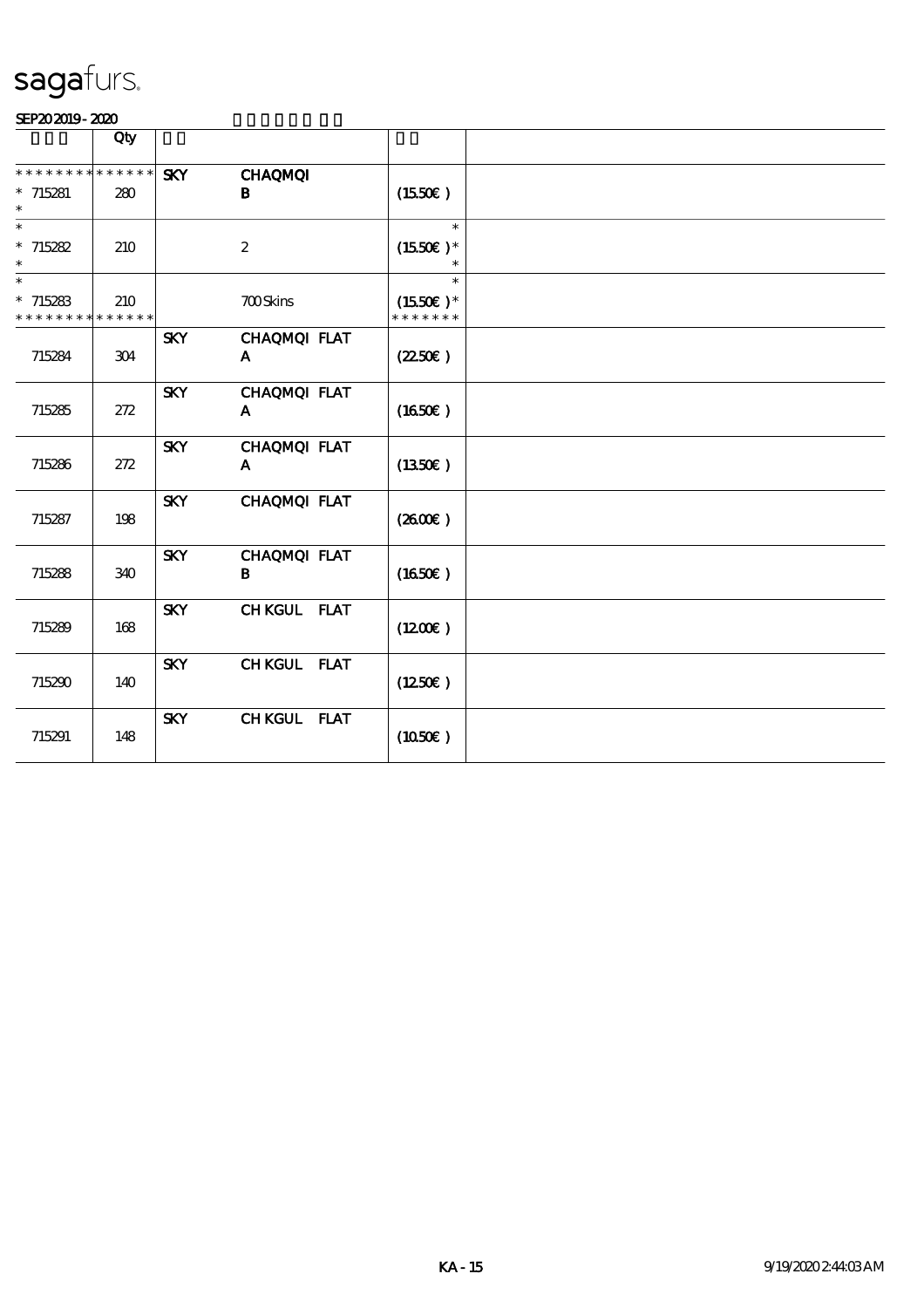|                                                       | Qty                        |            |                  |                              |  |
|-------------------------------------------------------|----------------------------|------------|------------------|------------------------------|--|
| * * * * * * *                                         | * * * * * *                | <b>SKY</b> | <b>CHKGUL</b>    |                              |  |
| $*715301$                                             | 272                        |            | $\mathbf{A}$     | (11.00)                      |  |
| $\ast$                                                |                            |            |                  |                              |  |
| $\ast$                                                |                            |            |                  | $\ast$                       |  |
| $* 715302$<br>* * * * * * * * * * * * * *             | 340                        |            | 612Skins         | $(11.00)$ *<br>* * * * * * * |  |
| * * * * * * * *                                       | $* * * * * * *$            | <b>SKY</b> | <b>CHKGUL</b>    |                              |  |
| $*715303$                                             | 204                        |            | A                | $(1050\epsilon)$             |  |
| $\ast$                                                |                            |            |                  |                              |  |
| $\ast$                                                |                            |            |                  | $\ast$                       |  |
| $*715304$<br>* * * * * * * * <mark>* * * * * *</mark> | 204                        |            | 408Skins         | $(1050)$ *<br>* * * * * * *  |  |
| * * * * * * * *                                       | $\ast\ast\ast\ast\ast\ast$ | <b>SKY</b> | <b>CHKGUL</b>    |                              |  |
| $*715305$                                             | 252                        |            |                  | (11.00)                      |  |
| $\ast$                                                |                            |            |                  |                              |  |
| $\ast$                                                |                            |            |                  | $\ast$                       |  |
| $*715306$<br>$\ast$                                   | 336                        |            | $\boldsymbol{2}$ | $(11.00)$ *                  |  |
| $\overline{\phantom{0}}$                              |                            |            |                  | $\ast$                       |  |
| $*715307$                                             | 252                        |            | 3                | $(11.00)$ *                  |  |
| $\ast$                                                |                            |            |                  |                              |  |
| $\overline{\phantom{0}}$                              |                            |            |                  | $\ast$                       |  |
| $* 715308$<br>$\ast$                                  | 168                        |            | $\bf{4}$         | $(11.00)$ *                  |  |
| $\ast$                                                |                            |            |                  | $\ast$                       |  |
| $* 715309$                                            | 168                        |            | 1176Skins        | $(11.00)$ *                  |  |
| * * * * * * * * * * * * * *                           |                            |            |                  | * * * * * * *                |  |
| * * * * * * * *                                       | * * * * * *                | <b>SKY</b> | <b>CHKGUL</b>    |                              |  |
| * 715310<br>$\ast$                                    | 222                        |            |                  | (11.00)                      |  |
| $\ast$                                                |                            |            |                  | $\ast$                       |  |
| $* 715311$                                            | 148                        |            | 370Skins         | $(11.00)$ *                  |  |
| * * * * * * * * * * * * * *                           |                            |            |                  | * * * * * * *                |  |
|                                                       |                            | <b>SKY</b> | <b>CHKGUL</b>    |                              |  |
| 715312                                                | 180                        |            |                  | (11.00)                      |  |
|                                                       |                            |            | <b>CHKGUL</b>    |                              |  |
| $*715313$                                             | 258                        |            |                  | (1000E)                      |  |
| $\ast$                                                |                            |            |                  |                              |  |
| $\ast$                                                |                            |            |                  | $\ast$                       |  |
| $* 715314$<br>$\ast$                                  | 344                        |            | $\boldsymbol{2}$ | $(1000E)*$                   |  |
| $\ast$                                                |                            |            |                  | $\ast$                       |  |
| $*715315$                                             | 172                        |            | 774Skins         | $(1000E)*$                   |  |
| * * * * * * * * * * * * * *                           |                            |            |                  | * * * * * * *                |  |
|                                                       |                            | <b>SKY</b> | <b>CHKGUL</b>    |                              |  |
| 715316                                                | 340                        |            | $\bf{B}$         | (11.50)                      |  |
| * * * * * * * *                                       | * * * * * *                | <b>SKY</b> | <b>CHKGUL</b>    |                              |  |
| $*715317$                                             | 248                        |            | B                | $(1000\varepsilon)$          |  |
| $\ast$                                                |                            |            |                  |                              |  |
| $\ast$                                                |                            |            |                  | $\ast$                       |  |
| $*$ 715318<br>* * * * * * * * * * * * * *             | 310                        |            | 558Skins         | $(1000E)*$<br>* * * * * * *  |  |
|                                                       |                            |            |                  |                              |  |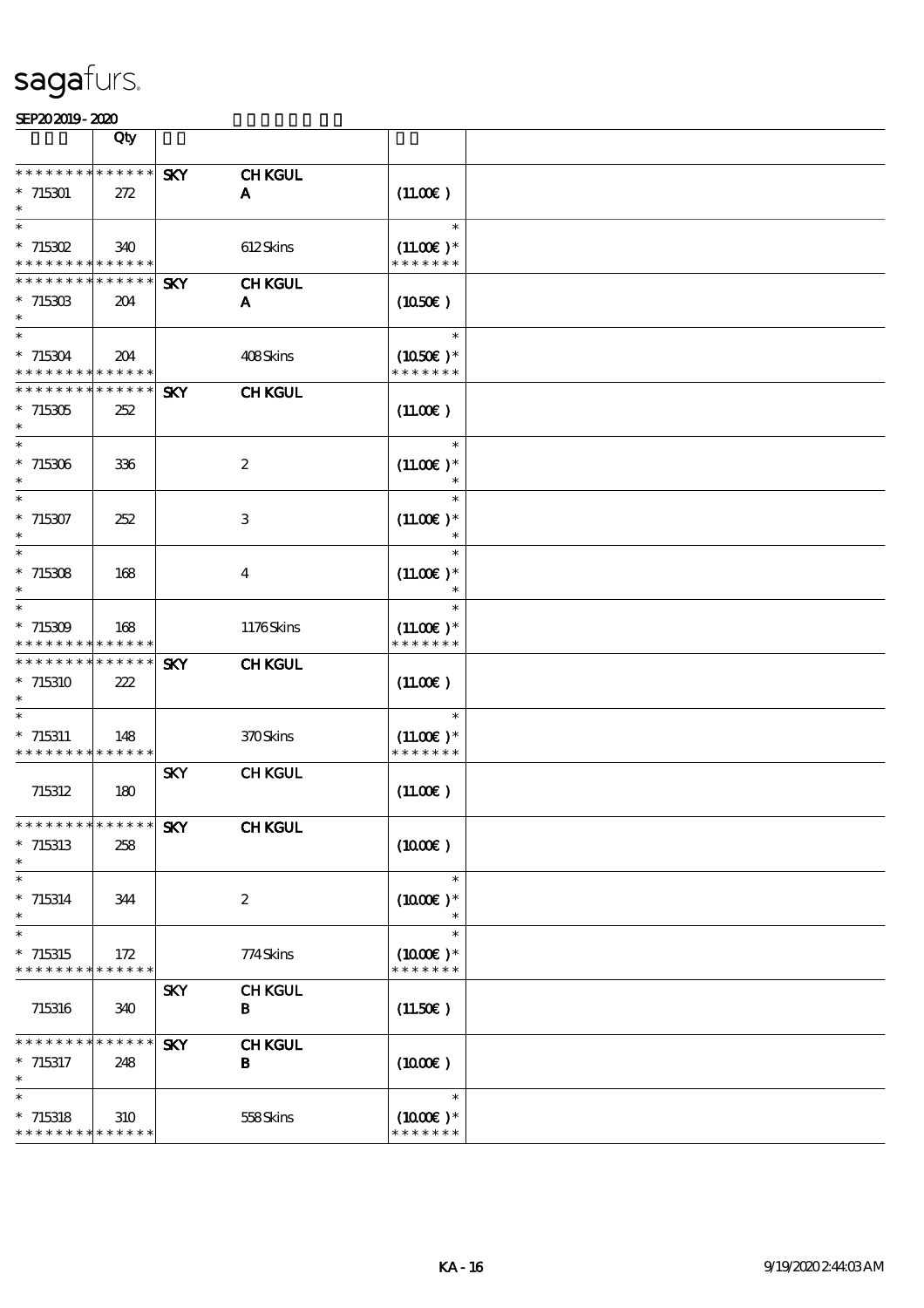|                                                     | Qty |            |                                |                                       |  |
|-----------------------------------------------------|-----|------------|--------------------------------|---------------------------------------|--|
| 715321                                              | 216 | <b>SKY</b> | <b>KALANGL</b><br>$\mathbf{A}$ | (900)                                 |  |
| * * * * * * * * * * * * * *<br>$*715322$<br>$\ast$  | 198 | <b>SKY</b> | <b>KALANGL</b><br>A            | (1000E)                               |  |
| $\ast$<br>$*715323$<br>* * * * * * * * * * * * * *  | 198 |            | 396Skins                       | $\ast$<br>$(1000E)*$<br>* * * * * * * |  |
| 715324                                              | 148 | <b>SKY</b> | <b>KALANGL</b>                 | (11.00)                               |  |
| 715325                                              | 132 | <b>SKY</b> | <b>KALANGL</b>                 | (1050)                                |  |
| * * * * * * * * * * * * * *<br>$*715326$<br>$\ast$  | 252 | <b>SKY</b> | <b>KALANGL</b>                 | (800)                                 |  |
| $\ast$<br>$* 715327$<br>* * * * * * * * * * * * * * | 168 |            | 420Skins                       | $\ast$<br>$(800)$ *<br>* * * * * * *  |  |
| 715328                                              | 256 | <b>SKY</b> | <b>KALANGL</b>                 | (800)                                 |  |
| 715329                                              | 112 | <b>SKY</b> | <b>KALANGL</b><br>B            | (800)                                 |  |
| * * * * * * * * * * * * * *<br>$*715330$<br>$\ast$  | 204 | <b>SKY</b> | <b>KALANGL</b><br>B            | (850)                                 |  |
| $\ast$<br>$*715331$<br>* * * * * * * * * * * * * *  | 204 |            | 408Skins                       | $\ast$<br>$(850)$ *<br>* * * * * * *  |  |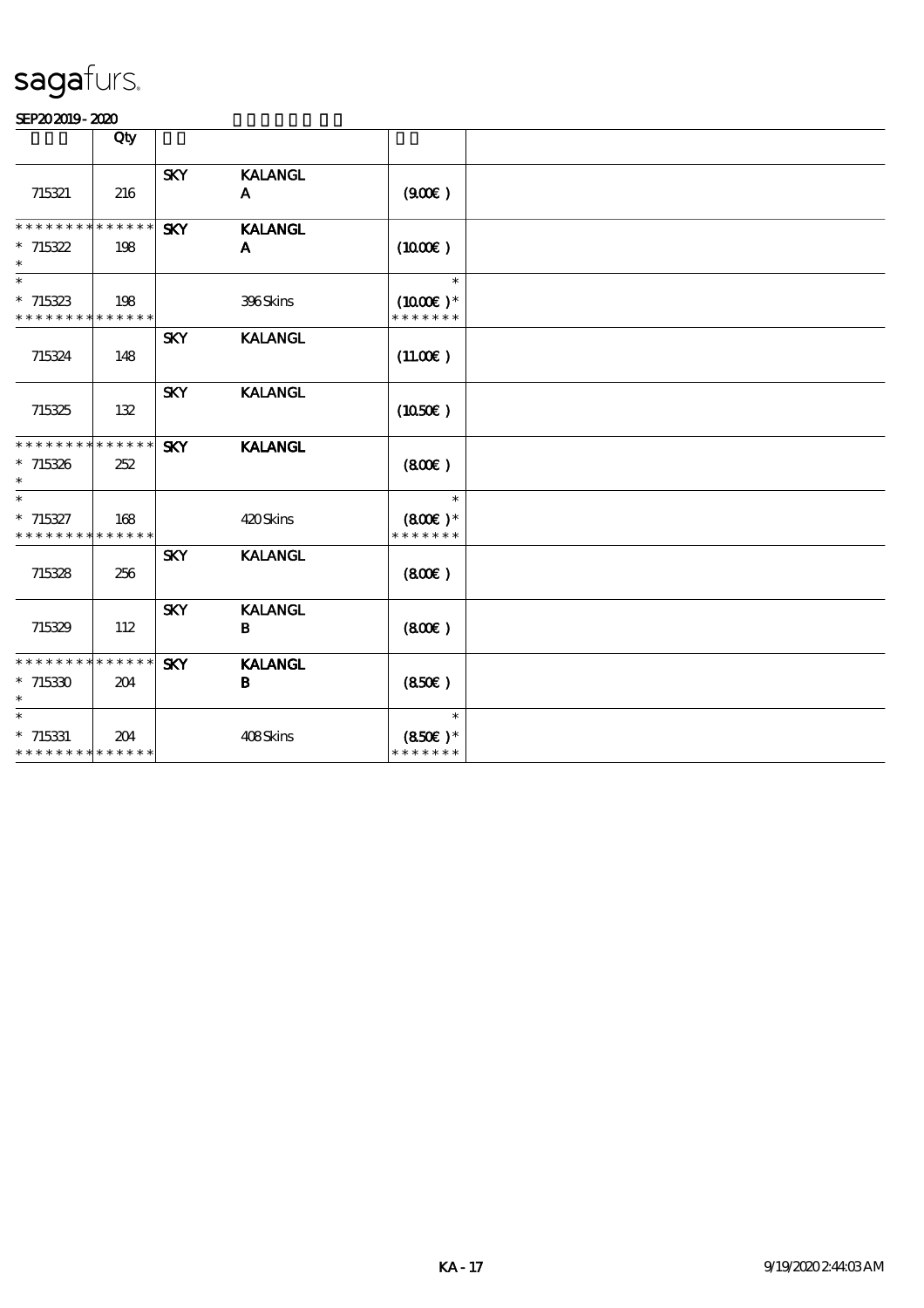|        | Qty                   |                                        |                |                           |                 |  |
|--------|-----------------------|----------------------------------------|----------------|---------------------------|-----------------|--|
| 715341 | $\boldsymbol{\omega}$ | <b>SKY</b>                             | <b>MEDCURL</b> |                           | (550)           |  |
| 715342 | 144                   | <b>SKY</b>                             | PEEK           |                           | (7.50)          |  |
| 715343 | $104$                 | <b>SKY</b>                             | PEEK           |                           | (650)           |  |
| 715344 | ${\bf 54}$            | <b>SKY</b>                             | PEEK           |                           | (650)           |  |
| 715345 | 126                   | <b>SKY</b>                             | PEEK           |                           | (850)           |  |
| 715346 | $\boldsymbol{\pi}$    | <b>SKY</b>                             | PEEK           |                           | (600)           |  |
| 715347 | 264                   | <b>SKY</b>                             | PEEK           | <b>CHAQM</b>              | (800)           |  |
| 715348 | 120                   | <b>SKY</b>                             | PEEK           | <b>CHAQM</b>              | (800)           |  |
| 715349 | $108$                 | <b>SKY</b>                             | PEEK           | <b>CHAQM</b>              | (850)           |  |
| 715350 | $168$                 | <b>SKY</b>                             | PEEK           | <b>CHAQM</b>              | (7.50)          |  |
| 715351 | $164\,$               | <b>SKY</b>                             | <b>PEEK</b>    | <b>CHAQM</b>              | (500)           |  |
| 715352 | 120                   | $\ensuremath{\textbf{S\!K\!Y}}\xspace$ | PEEK           | CHFLT                     | (550)           |  |
| 715353 | 246                   | <b>SKY</b>                             | PEEK           | CHKGL                     | (7.00)          |  |
| 715354 | 120                   | <b>SKY</b>                             | <b>PEEK</b>    | <b>CHKGL</b>              | (7.50)          |  |
| 715355 | 86                    | <b>SKY</b>                             | PEEK           | <b>CHKGL</b>              | (650)           |  |
| 715356 | 116                   | <b>SKY</b>                             | PEEK           | KCUL                      | $(450\epsilon)$ |  |
| 715357 | 104                   | <b>SKY</b>                             | PEEK           | $\bf K \bf G \bf U \bf L$ | $(450\epsilon)$ |  |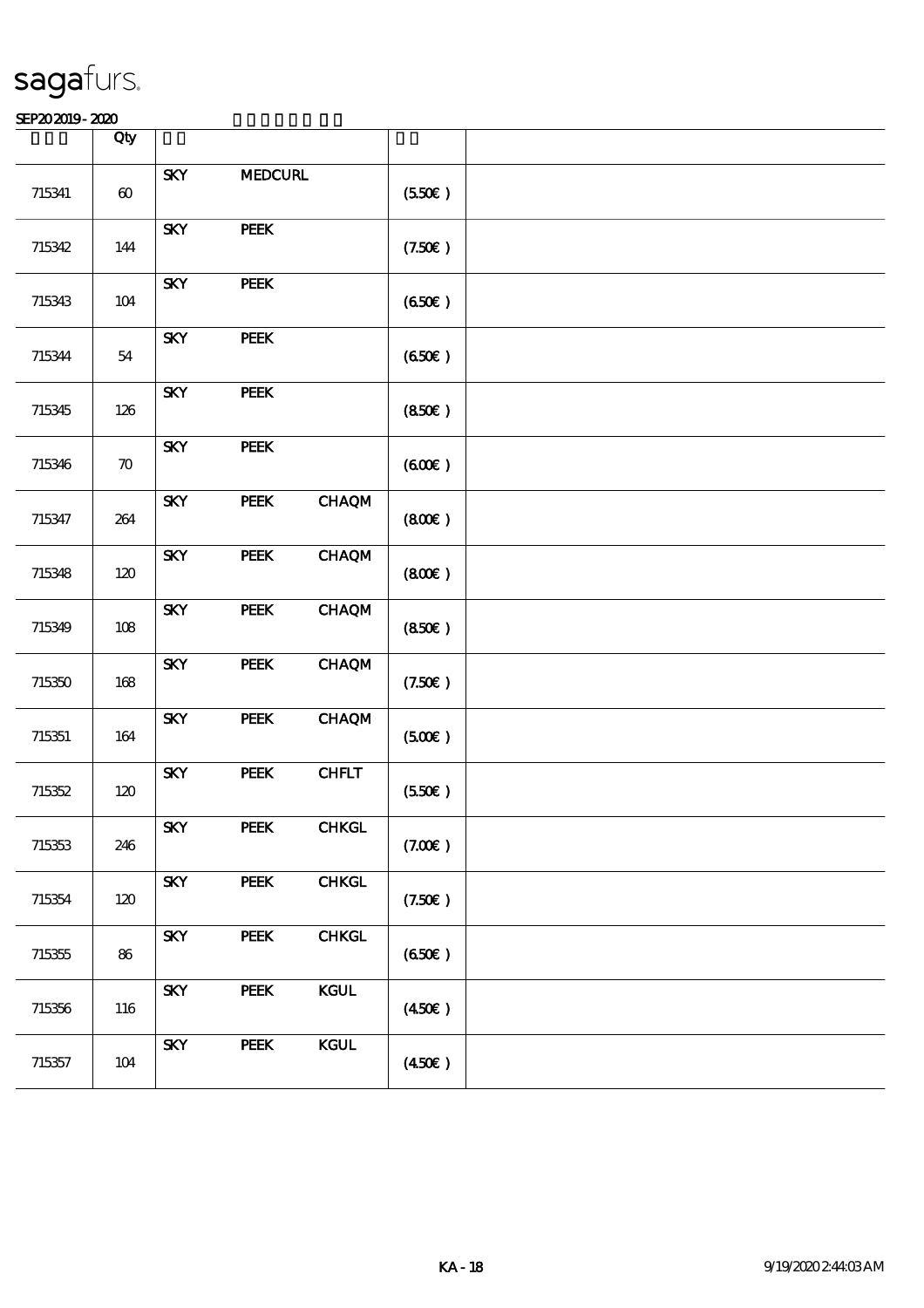|                                                                                   | Qty                |                                |                                       |  |
|-----------------------------------------------------------------------------------|--------------------|--------------------------------|---------------------------------------|--|
| 715361                                                                            | 124                | <b>CURL</b>                    | (1250E)                               |  |
| 715362                                                                            | 320                | <b>CURL</b>                    | $(1450\epsilon)$                      |  |
| 715363                                                                            | 216                | <b>CURL</b>                    | (1000)                                |  |
| 715364                                                                            | 112                | <b>CURL</b>                    | (900)                                 |  |
| * * * * * * * * * * * * * *<br>$*715365$<br>$\ast$                                | 222                | <b>CURL</b>                    | (800)                                 |  |
| $\overline{\phantom{0}}$<br>$*715366$<br>* * * * * * * * <mark>* * * * * *</mark> | 148                | 370Skins                       | $\ast$<br>$(800)$ *<br>* * * * * * *  |  |
| * * * * * * * * * * * * * *<br>$*715367$<br>$\ast$                                | 288                | <b>CHAQMQI</b><br>A            | (1450E)                               |  |
| $\ast$<br>$*715368$                                                               | 216                | $\boldsymbol{2}$               | $\ast$<br>$(1450E)*$                  |  |
| $\ast$<br>$*715309$<br>* * * * * * * * * * * * * *                                | 216                | 720Skins                       | $\ast$<br>$(1450E)*$<br>* * * * * * * |  |
| 715370                                                                            | 354                | <b>CHAQMQI</b><br>A            | (1250)                                |  |
| 715371                                                                            | 330                | <b>CHAQMQI</b>                 | $(1250\epsilon)$                      |  |
| 715372                                                                            | 152                | <b>CHAQMQI</b>                 | (1000)                                |  |
| * * * * * * * * * * * * * *<br>$*715373$<br>$\ast$                                | 340                | <b>CHAQMQI</b>                 | (1050)                                |  |
| $\overline{\phantom{0}}$<br>$* 715374$<br>* * * * * * * *                         | 336<br>* * * * * * | 676Skins                       | $\ast$<br>$(1050)$ *<br>* * * * * * * |  |
| * * * * * * * *<br>$*715375$<br>$\ast$                                            | * * * * * *<br>288 | <b>CHAQMQI</b>                 | (1050)                                |  |
| $\ast$<br>$* 715376$<br>* * * * * * * * * * * * * *                               | 288                | 576Skins                       | $\ast$<br>$(1050)$ *<br>* * * * * * * |  |
| 715377                                                                            | 280                | <b>CHAQMQI</b><br>$\, {\bf B}$ | (11.50)                               |  |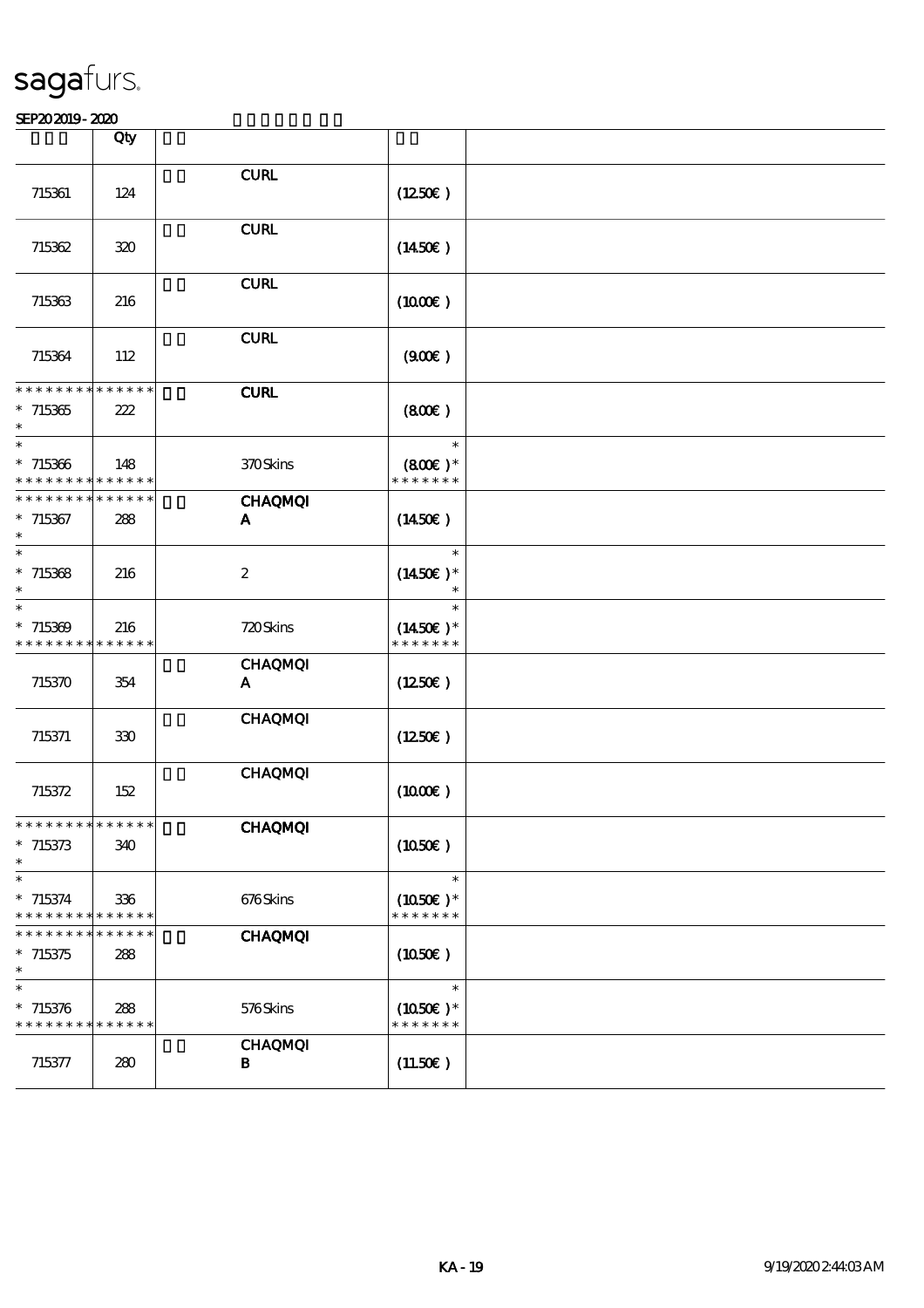|                                                                 | Qty                |                                |                                               |  |
|-----------------------------------------------------------------|--------------------|--------------------------------|-----------------------------------------------|--|
| 715381                                                          | 222                | CHAQMQI FLAT                   | $(1450\epsilon)$                              |  |
| 715382                                                          | 148                | CHAQMQI FLAT                   | (11.50)                                       |  |
| 715383                                                          | 228                | CHAQMQI FLAT                   | (1050)                                        |  |
| 715384                                                          | 176                | CHAQMQI FLAT                   | (950)                                         |  |
| 715385                                                          | 148                | CHAQMQI FLAT                   | (7.50)                                        |  |
| 715386                                                          | 116                | CHAQMQI FLAT                   | (7.50)                                        |  |
| 715387                                                          | 64                 | CHKGUL FLAT                    | (11.50)                                       |  |
| * * * * * * * * * * * * * *<br>$*715388$<br>$\ast$              | 198                | <b>CHKGUL</b><br>A             | (1000E)                                       |  |
| $\ast$<br>$*715389$<br>* * * * * * * * <mark>* * * * * *</mark> | 198                | 396Skins                       | $\ast$<br>$(1000\text{E})$ *<br>* * * * * * * |  |
| 715390                                                          | $\boldsymbol{\pi}$ | <b>CHKGUL</b>                  | (11.50)                                       |  |
| 715391                                                          | 320                | <b>CHKGUL</b>                  | (1050)                                        |  |
| 715392                                                          | 204                | <b>CHKGUL</b>                  | (850)                                         |  |
| 715393                                                          | 100                | <b>CHKGUL</b>                  | (7.50)                                        |  |
| 715394                                                          | 120                | <b>KALANGL</b><br>$\mathbf{A}$ | (650)                                         |  |
| 715395                                                          | 54                 | <b>KALANGL</b>                 | (950)                                         |  |
| 715396                                                          | 104                | <b>KALANGL</b>                 | (650)                                         |  |
| 715397                                                          | 152                | <b>KALANGL</b>                 | (550)                                         |  |
| 715398                                                          | 244                | <b>KALANGL</b>                 | (650)                                         |  |
| 715399                                                          | 234                | <b>KALANGL</b>                 | (550)                                         |  |
| 715400                                                          | $92\,$             | <b>KALANGL</b><br>$\, {\bf B}$ | $(450\epsilon)$                               |  |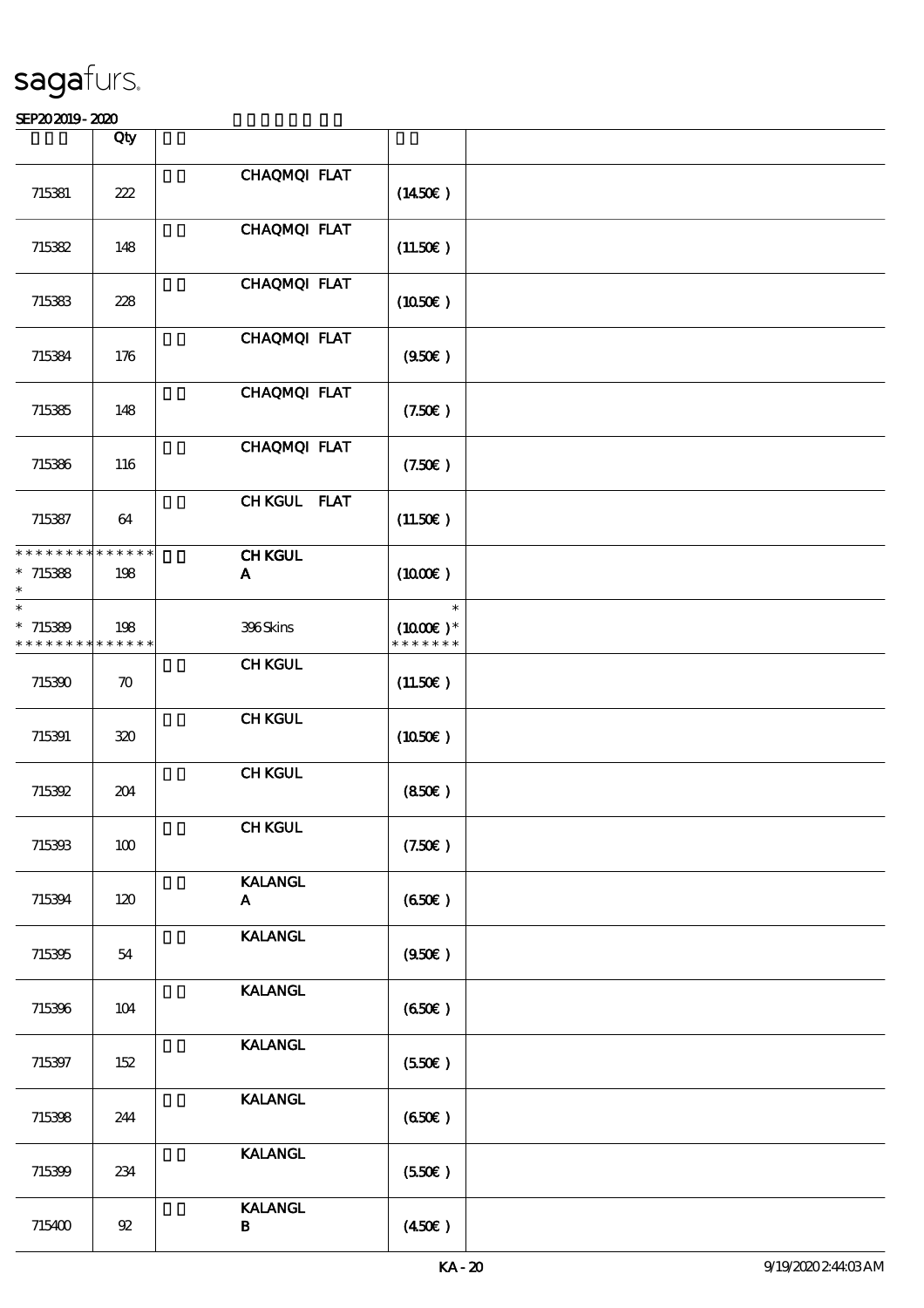|        | Qty        |             |                                         |               |        |  |
|--------|------------|-------------|-----------------------------------------|---------------|--------|--|
| 715401 | 164        |             | <b>PEEK</b>                             | <b>CHAQM</b>  | (7.00) |  |
| 715402 | 56         |             | PEEK                                    | <b>CHAQM</b>  | (7.50) |  |
| 715403 | ${\bf 88}$ |             | <b>PEEK</b>                             | <b>CHAQM</b>  | (800)  |  |
| 715404 | 144        |             | <b>PEEK</b>                             | CHAQM         | (650)  |  |
| 715405 | 164        |             | PEEK                                    | <b>CHAQM</b>  | (650)  |  |
| 715406 | 124        |             | <b>PEEK</b>                             | ${\bf CHKGL}$ | (550)  |  |
| 715407 | 116        |             | <b>PEEK</b>                             | CHKGL         | (7.00) |  |
| 715408 | 104        | <b>XDRK</b> | ${\bf C}\mathbf{U}\mathbf{R}\mathbf{L}$ |               | (600)  |  |
| 715409 | 164        | <b>XDRK</b> | <b>CHAQMQI</b>                          |               | (7.50) |  |
| 715410 | $102$      | <b>XDRK</b> | <b>CHAQMQI</b>                          |               | (600)  |  |
| 715411 | ${\bf 98}$ | <b>XDRK</b> | <b>CHAQMQI</b>                          |               | (550)  |  |
| 715412 | 172        | <b>XDRK</b> | <b>CHAQMQI</b>                          |               | (550)  |  |
| 715413 | 148        | <b>XDRK</b> | <b>CHKGUL</b>                           |               | (7.50) |  |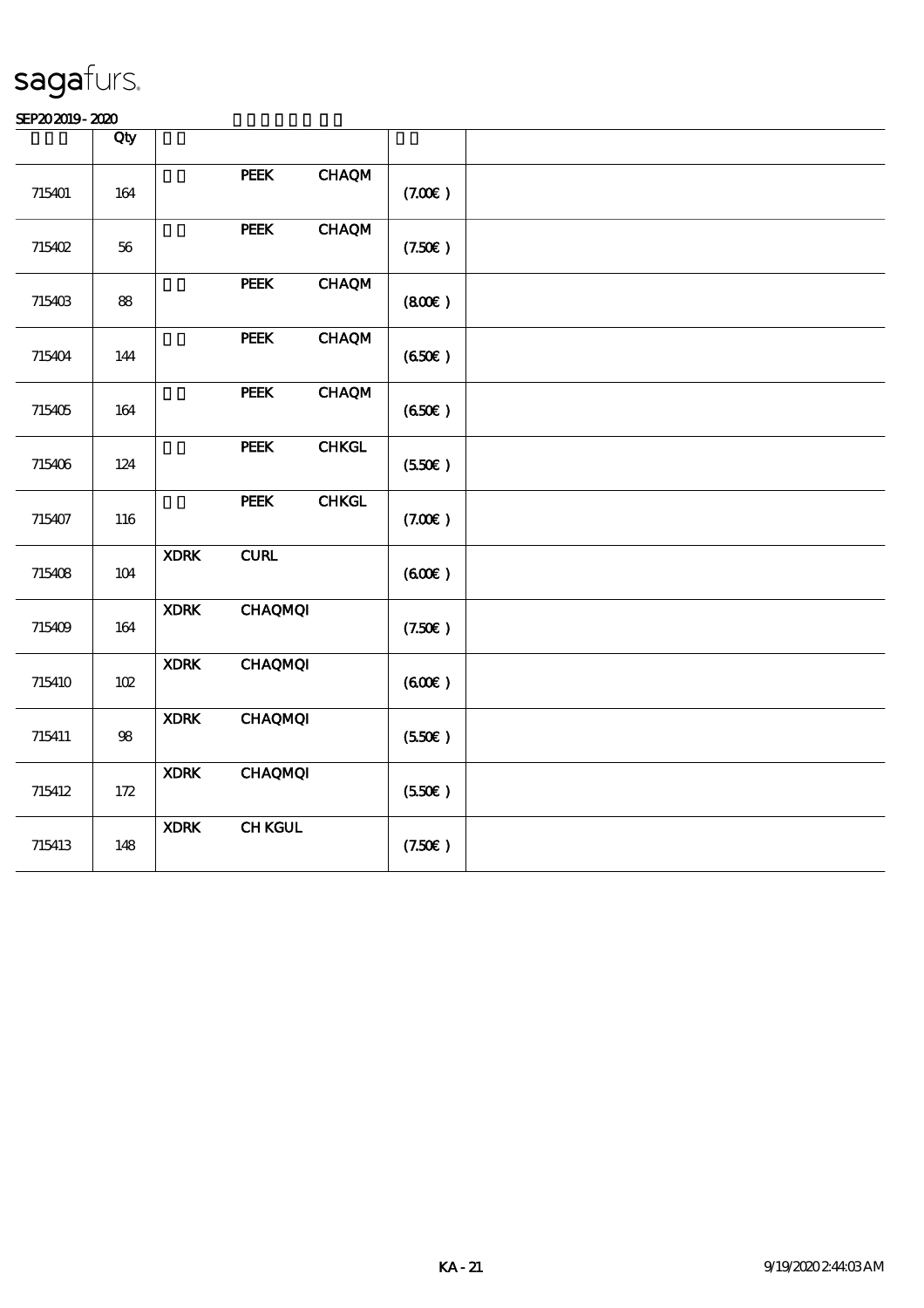|        | Qty               |                                         |          |  |
|--------|-------------------|-----------------------------------------|----------|--|
| 715421 | 104               | ${\bf C}\mathbf{U}\mathbf{R}\mathbf{L}$ | (11.50E) |  |
| 715422 | 274               | ${\bf C}\mathbf{U}\mathbf{R}\mathbf{L}$ | (1350E)  |  |
| 715423 | 248               | <b>CURL</b>                             | (11.50)  |  |
| 715424 | 340               | <b>CHAQMQI</b>                          | (1650)   |  |
| 715425 | 100               | <b>CHAQMQI</b>                          | (7.50)   |  |
| 715426 | 82                | CHAQMQI FLAT                            | (1250E)  |  |
| 715427 | 172               | <b>CHKGUL</b>                           | (1050)   |  |
| 715428 | $\boldsymbol{78}$ | <b>CHKGUL</b>                           | (1050E)  |  |
| 715429 | 112               | <b>KALANGL</b>                          | (7.50)   |  |
| 715430 | 48                | <b>KALANGL</b>                          | (7.50)   |  |
| 715431 | 144               | <b>KALANGL</b>                          | (7.50)   |  |
| 715432 | 122               | <b>KALANGL</b>                          | (7.50)   |  |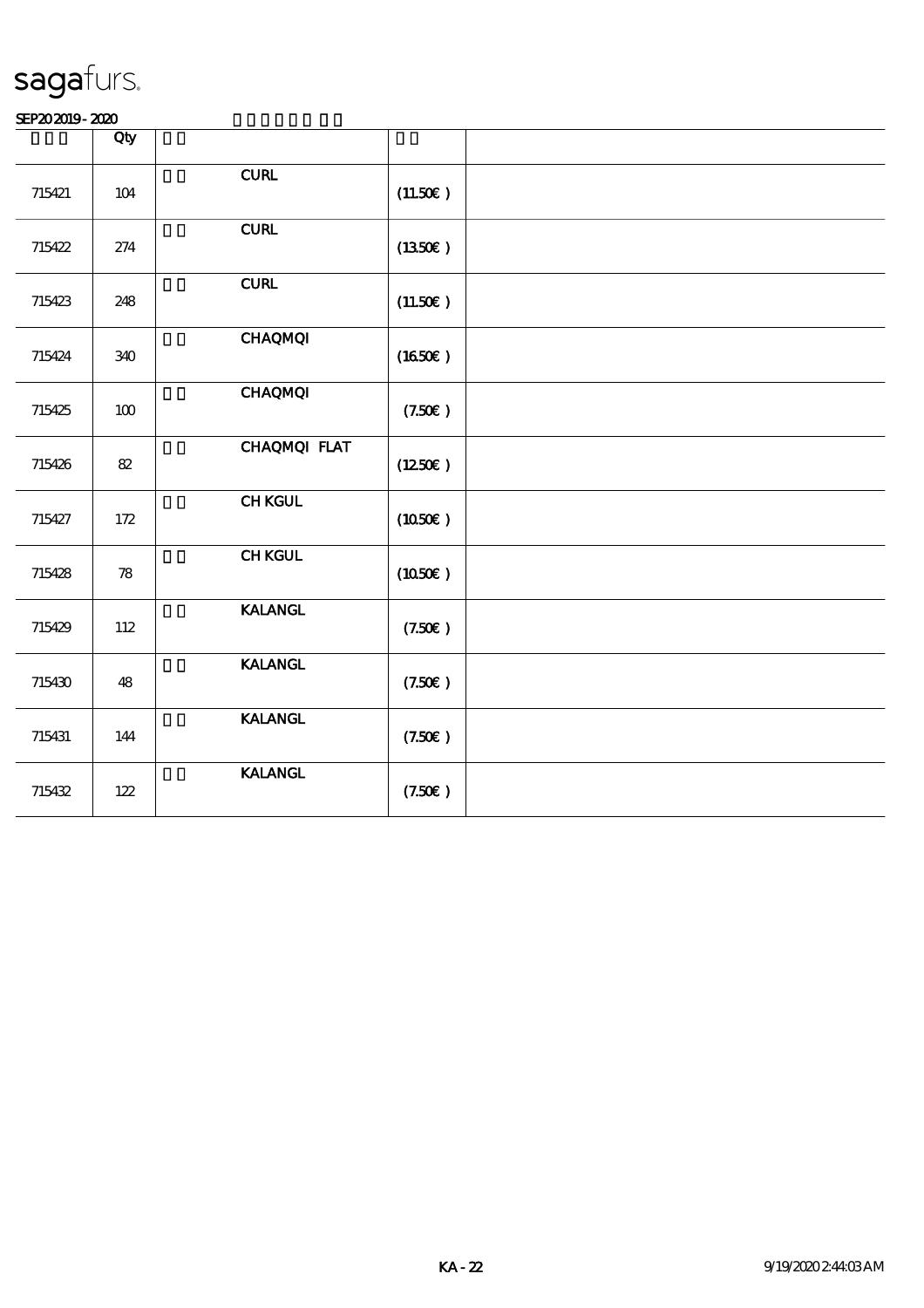|        | Qty                   |                              |                                                   |        |  |
|--------|-----------------------|------------------------------|---------------------------------------------------|--------|--|
| 715441 | $108$                 | GGAZ                         | ${\bf CURL}$<br>$UCHT$                            | (850)  |  |
| 715442 | ${\bf Z}$             | GGAZ                         | ${\bf C}\mathbf{U}\mathbf{R}\mathbf{L}$<br>$UCHT$ | (850)  |  |
| 715443 | 64                    | GGAZ                         | <b>CHKGUL</b><br><b>LIGHT</b>                     | (850)  |  |
| 715444 | 62                    | GGAZ                         | <b>CHKGUL</b><br>$UCHT$                           | (850)  |  |
| 715445 | $90\,$                | GGAZ                         | <b>KALANGL</b><br><b>LIGHT</b>                    | (550)  |  |
| 715446 | 204                   | $_{\mathrm{GGAZ}}$           | <b>KALANGL</b><br><b>LIGHT</b>                    | (650)  |  |
| 715447 | 82                    | GGAZ                         | <b>CHAQMQI</b><br><b>SKY</b>                      | (650)  |  |
| 715448 | $136\,$               | GGAZ                         | <b>CHAQMQI</b><br><b>SKY</b>                      | (7.50) |  |
| 715449 | ${\mathfrak A}$       | $_{\mathrm{GGAZ}}$           | <b>CHKGUL</b><br><b>SKY</b>                       | (7.50) |  |
| 715450 | $\boldsymbol{\omega}$ | GGAZ                         | <b>CHKGUL</b><br><b>SKY</b>                       | (650)  |  |
| 715451 | 118                   | GGAZ                         | <b>CHAQMQI</b>                                    | (800)  |  |
| 715452 | 174                   | <b>LIGHT</b><br>$\mathbf{I}$ |                                                   | (300)  |  |
| 715453 | 132                   | $LIGHT$<br>П                 |                                                   | (300)  |  |
| 715454 | 256                   | <b>LIGHT</b><br>$\mathbf I$  |                                                   | (300)  |  |
| 715455 | 186                   | <b>LIGHT</b><br>$\mathbf{I}$ |                                                   | (30E)  |  |
| 715456 | $8\!2$                | <b>SKY</b><br>П              |                                                   | (300)  |  |
| 715457 | 72                    | <b>SKY</b><br>П              |                                                   | (300)  |  |
| 715458 | $102$                 | <b>SKY</b><br>П              |                                                   | (30E)  |  |
| 715459 | 204                   | <b>SKY</b><br>П              |                                                   | (300)  |  |
| 715460 | 140                   | <b>SKY</b><br>П              |                                                   | (30E)  |  |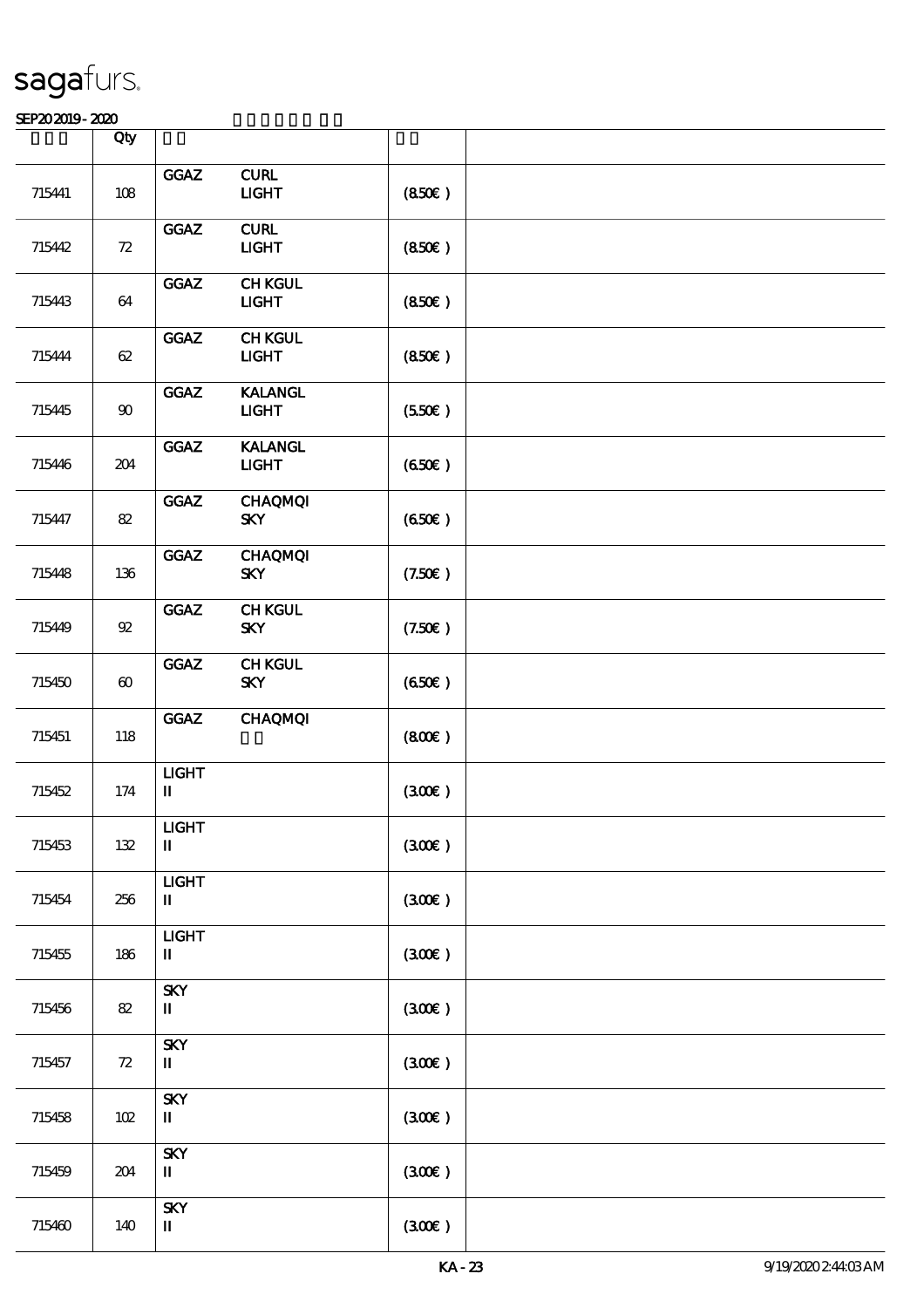|                                                                            | Qty                |                                                                   |                                       |  |
|----------------------------------------------------------------------------|--------------------|-------------------------------------------------------------------|---------------------------------------|--|
|                                                                            |                    |                                                                   |                                       |  |
| 717001                                                                     | 108                | <b>NAZUCHA</b>                                                    | (11.50)                               |  |
| 717002                                                                     | 66                 | <b>NAZUCHA</b>                                                    | (1050)                                |  |
| 717003                                                                     | 128                | <b>NAZUCHA</b>                                                    | $(1000\varepsilon)$                   |  |
| * * * * * * * * * * * * * *<br>$* 717004$<br>$\ast$                        | 280                | <b>NAZUCHA</b>                                                    | 1200E                                 |  |
| $\overline{\phantom{0}}$<br>$*717005$<br>$\ast$                            | 210                | $\boldsymbol{2}$                                                  | $\ast$<br>$1200E$ *                   |  |
| $\overline{\ast}$<br>$*717006$<br>* * * * * * * * <mark>* * * * * *</mark> | 210                | <b>700Skins</b>                                                   | $\ast$<br>1200E *<br>* * * * * * *    |  |
| 717007                                                                     | 84                 | <b>NAZUCHA</b>                                                    | (1050)                                |  |
| 717008                                                                     | 120                | <b>NAZUCHA</b>                                                    | (850)                                 |  |
| 717009                                                                     | 88                 | <b>NAZPNI</b>                                                     | (950)                                 |  |
| 717010                                                                     | 140                | <b>NAZPNI</b>                                                     | (7.50)                                |  |
| 717011                                                                     | 192                | <b>NAZPNI</b>                                                     | (650)                                 |  |
| * * * * * * * * * * * * * *<br>$*717012$<br>$\ast$                         | 288                | <b>NAZPNI</b>                                                     | (1050)                                |  |
| -क<br>$*717013$<br>$\ast$                                                  | 216                | $\boldsymbol{2}$                                                  | $(1050)$ *                            |  |
| $\overline{\phantom{0}}$<br>$* 717014$<br>* * * * * * * *                  | 216<br>* * * * * * | 720Skins                                                          | $\ast$<br>$(1050)$ *<br>* * * * * * * |  |
| * * * * * * *<br>ᅯ<br>$* 717015$<br>$\ast$                                 | * * * * * *<br>272 | <b>NAZ PNI</b>                                                    | $(1000\varepsilon)$                   |  |
| $\ast$<br>$* 717016$<br>* * * * * * * * <mark>* * * * * *</mark> *         | 204                | 476Skins                                                          | $\ast$<br>$(1000E)*$<br>* * * * * * * |  |
| 717017                                                                     | 248                | $\operatorname{\textsf{NAZ}}\nolimits\operatorname{\textsf{PNI}}$ | (7.00)                                |  |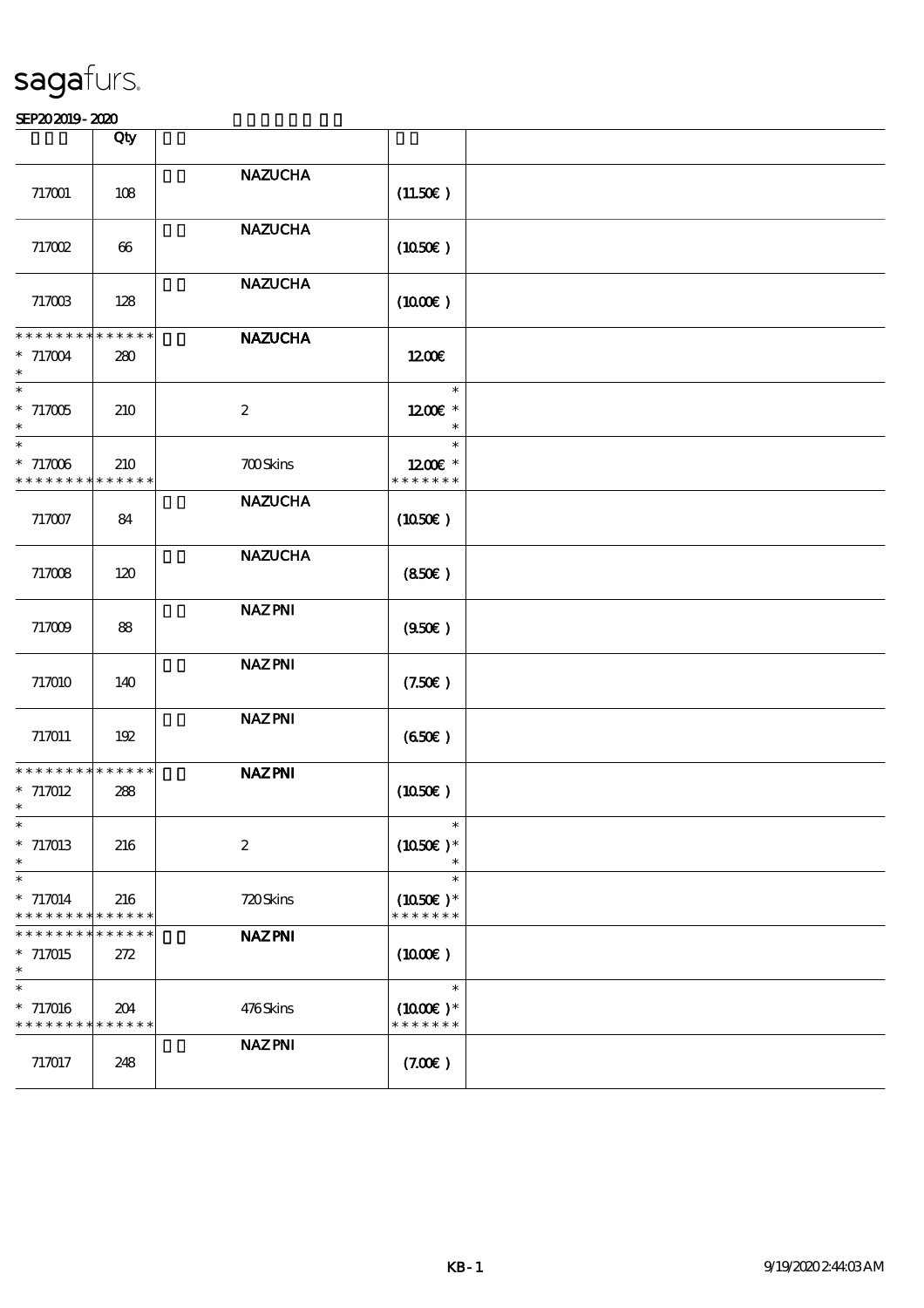|                                                                       | Qty                |                  |                                              |  |
|-----------------------------------------------------------------------|--------------------|------------------|----------------------------------------------|--|
| 717021                                                                | 210                | <b>PARNI</b>     | 800E                                         |  |
| 717022                                                                | 280                | <b>PARNI</b>     | (7.50)                                       |  |
| 717023                                                                | 144                | <b>PARNI</b>     | (60E)                                        |  |
| * * * * * * * * * * * * * *<br>$* 717024$<br>$\ast$                   | 272                | <b>PARNI</b>     | (850)                                        |  |
| $\overline{\phantom{a}}$<br>$* 717025$<br>* * * * * * * * * * * * * * | 340                | 612Skins         | $\ast$<br>$(850)$ *<br>* * * * * * *         |  |
| * * * * * * * * * * * * * *<br>$*717026$                              | 278                | <b>PARNI</b>     | (850)                                        |  |
| $\ast$<br>$* 717027$<br>* * * * * * * * * * * * * *                   | 272                | 550Skins         | $\ast$<br>$(850)$ *<br>* * * * * * *         |  |
| 717028                                                                | 360                | <b>PARNI</b>     | 500                                          |  |
| * * * * * * * * * * * * * *<br>$*717029$<br>$\ast$                    | 222                | <b>PARNI</b>     | $(450\epsilon)$                              |  |
| $\ast$<br>$*717030$<br>* * * * * * * * * * * * * *                    | 296                | 518Skins         | $\ast$<br>$(450\epsilon)$ *<br>* * * * * * * |  |
| 717031                                                                | 248                | <b>ARG PNI</b>   | 800                                          |  |
| 717032                                                                | 312                | <b>ARG PNI</b>   | 7.00E                                        |  |
| **************<br>$* 717033$<br>$\ast$                                | 280                | <b>ARG PNI</b>   | (11.50)                                      |  |
| $\ast$<br>$* 717034$<br>$\ast$                                        | 280                | $\boldsymbol{2}$ | $\ast$<br>$(11.50)$ *<br>$\ast$              |  |
| $\ast$<br>$*717035$<br>$\ast$                                         | 210                | 3                | $\ast$<br>$(11.50)$ *                        |  |
| $\ast$<br>$* 717036$<br>* * * * * * * * * * * * * *                   | 210                | 980Skins         | $\ast$<br>$(11.50)$ *<br>* * * * * * *       |  |
| * * * * * * *<br>$*717037$<br>$\ast$                                  | * * * * * *<br>264 | <b>ARG PNI</b>   | (11.00)                                      |  |
| $\ast$<br>$* 717038$<br>$\ast$                                        | 264                | $\boldsymbol{2}$ | $\ast$<br>$(11.00)$ *                        |  |
| $\ast$<br>$* 717039$<br>* * * * * * * * * * * * * *                   | 198                | 726Skins         | $\ast$<br>$(11.00)$ *<br>* * * * * * *       |  |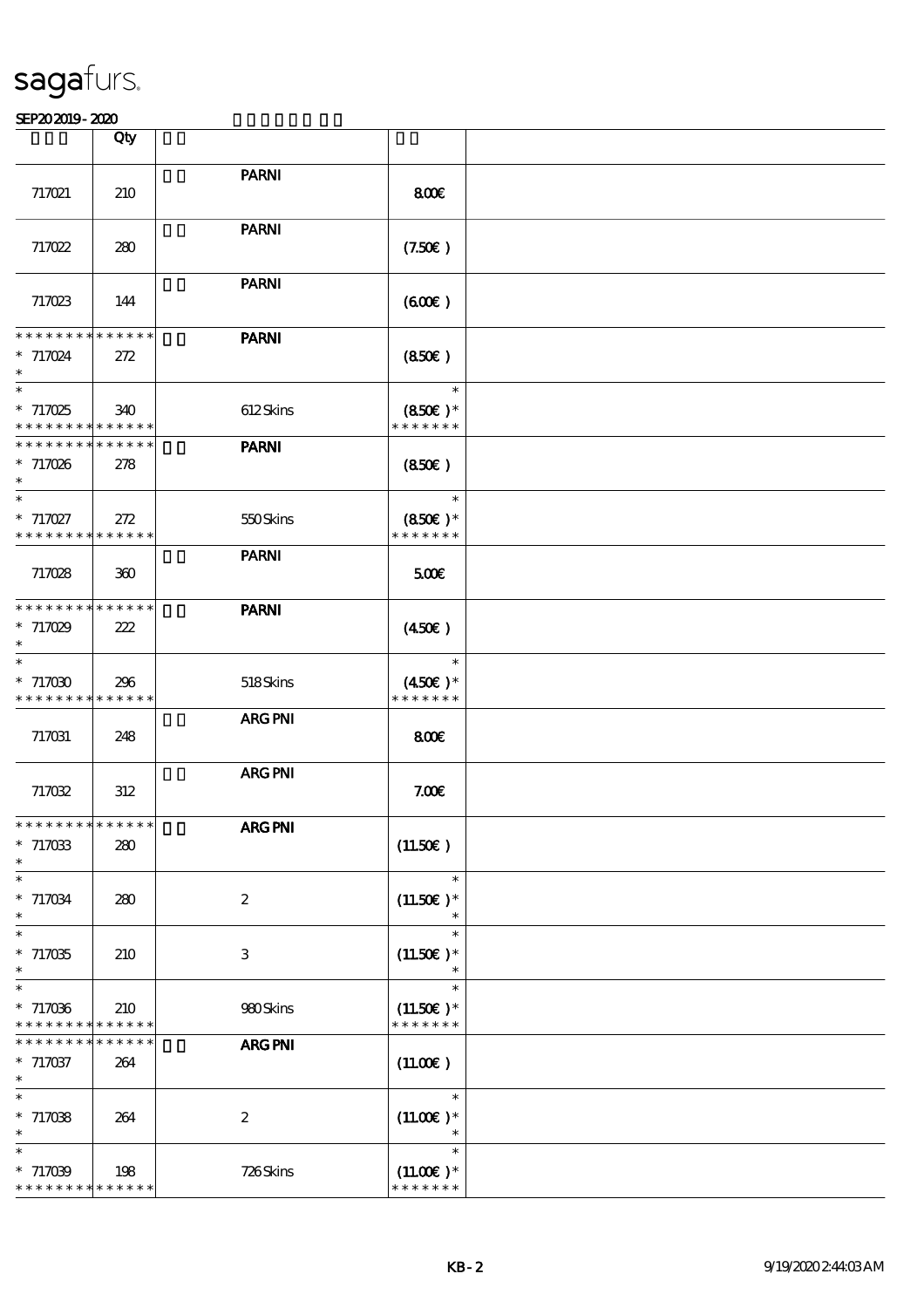|                                                     | Qty                |                  |                                              |  |
|-----------------------------------------------------|--------------------|------------------|----------------------------------------------|--|
| * * * * * * * * * * * * * *<br>$* 717041$<br>$\ast$ | 280                | ARG PNI          | (550)                                        |  |
| $\ast$<br>$* 717042$<br>* * * * * * * * * * * * * * | 280                | 560Skins         | $\ast$<br>$(550E)*$<br>* * * * * * *         |  |
| * * * * * * * *<br>$* 717043$<br>$\ast$             | * * * * * *<br>272 | <b>ARG PNI</b>   | (7.50)                                       |  |
| $\ast$<br>$* 717044$<br>$\ast$                      | 204                | $\boldsymbol{2}$ | $\ast$<br>$(7.50)$ *                         |  |
| $\ast$<br>$*717045$<br>* * * * * * * * * * * * * *  | 204                | 680Skins         | $\ast$<br>$(7.50)$ *<br>* * * * * * *        |  |
| * * * * * * * * * * * * * *<br>$*717046$<br>$\ast$  | 268                | <b>ARG PNI</b>   | (7.50)                                       |  |
| $\ast$<br>* 717047<br>* * * * * * * * * * * * * *   | 336                | 604Skins         | $\ast$<br>$(7.50)$ *<br>* * * * * * *        |  |
| * * * * * * * * * * * * * *<br>$* 717048$<br>$\ast$ | 280                | <b>ARG PNI</b>   | 7.00E                                        |  |
| $\ast$<br>$* 717049$<br>$\ast$                      | 280                | $\boldsymbol{2}$ | $\ast$<br>650€ *<br>$\ast$                   |  |
| $\ast$<br>$*717050$<br>* * * * * * * * * * * * * *  | 140                | <b>700Skins</b>  | $\ast$<br>650€ *<br>* * * * * * *            |  |
| 717051                                              | 132                | <b>ARGUL</b>     | (500)                                        |  |
| 717052                                              | 288                | <b>ARGUL</b>     | (550)                                        |  |
| 717053                                              | 180                | <b>ARGUL</b>     | (550)                                        |  |
| 717054                                              | 300                | <b>ARGUL</b>     | (400)                                        |  |
| * * * * * * * *<br>$* 717055$<br>$\ast$             | * * * * * *<br>276 | <b>ARGUL</b>     | (450)                                        |  |
| $\ast$<br>$*717056$<br>$\ast$                       | 280                | $\boldsymbol{2}$ | $\ast$<br>$(450)$ *                          |  |
| $*717057$<br>* * * * * * * * * * * * * *            | 272                | 828Skins         | $\ast$<br>$(450\epsilon)$ *<br>* * * * * * * |  |
| 717058                                              | 350                | <b>ARGUL</b>     | $(400\varepsilon)$                           |  |
| * * * * * * * * * * * * * *<br>$* 717059$<br>$\ast$ | 252                | <b>ARGUL</b>     | (300)                                        |  |
| $\ast$<br>$*717000$<br>* * * * * * * * * * * * * *  | 336                | 588Skins         | $\ast$<br>$(300)$ *<br>* * * * * * *         |  |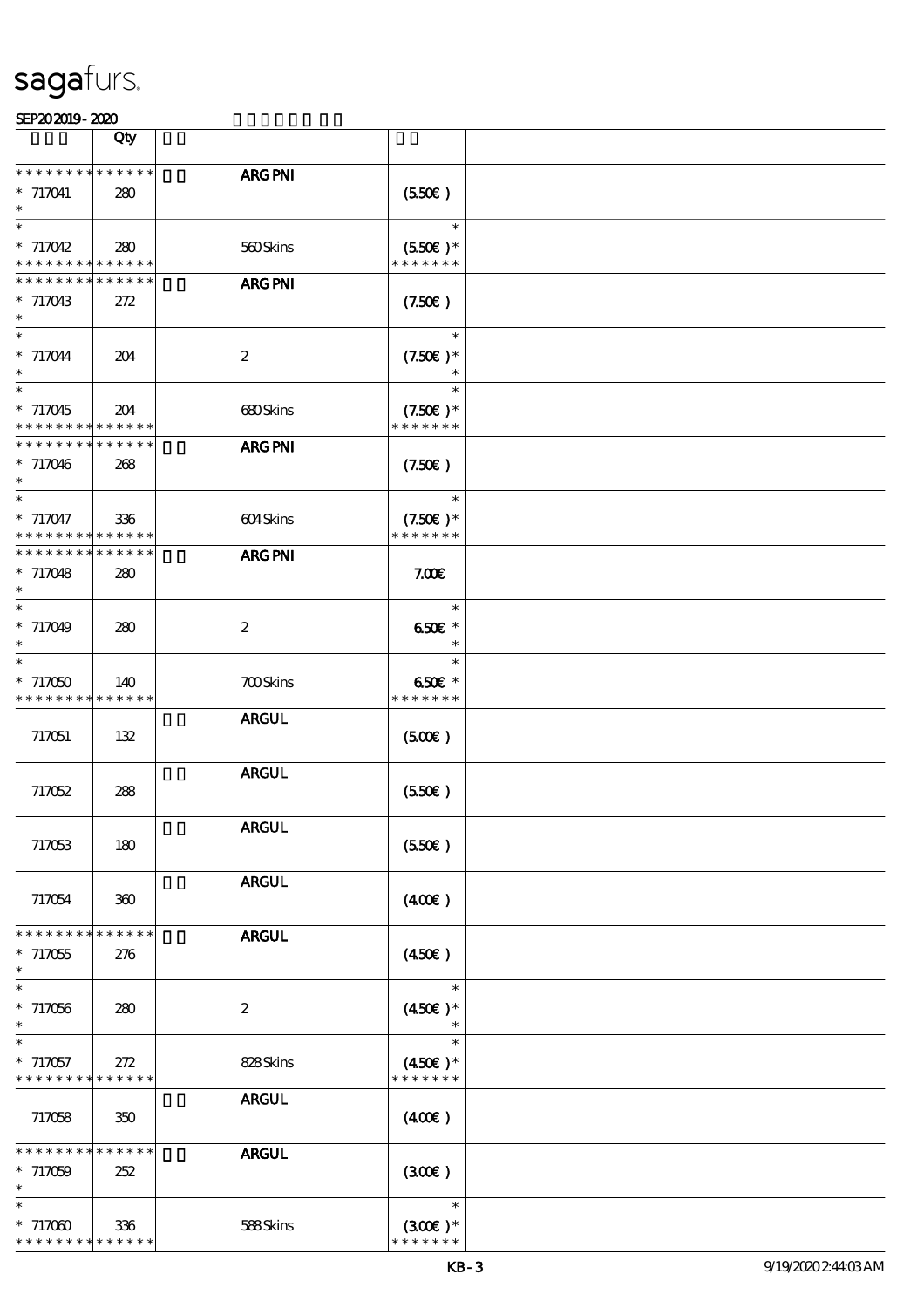|                                                     | Qty                |                  |                                       |  |
|-----------------------------------------------------|--------------------|------------------|---------------------------------------|--|
| * * * * * * * *<br>$*717061$<br>$\ast$              | * * * * * *<br>288 | <b>CHAQMQI</b>   | $(1500\varepsilon)$                   |  |
| $\ast$<br>$* 717062$<br>$\ast$                      | 216                | $\boldsymbol{2}$ | $\ast$<br>$(1500E)*$                  |  |
| $\ast$<br>$* 717063$<br>$\ast$                      | 216                | $\,3$            | $\ast$<br>$(1500E)*$                  |  |
| $\ast$<br>$* 717064$<br>* * * * * * * * * * * * * * | 216                | 936Skins         | $\ast$<br>$(1500E)*$<br>* * * * * * * |  |
| * * * * * * * *<br>$*717065$                        | * * * * * *<br>280 | <b>CHAQMQI</b>   | (1500E)                               |  |
| $\ast$<br>$* 717066$                                | 350                | $\boldsymbol{2}$ | $(1500E)*$                            |  |
| $\ast$<br>$* 717067$<br>* * * * * * * *             | 210<br>* * * * * * | 840Skins         | $\ast$<br>$(1500E)*$<br>* * * * * * * |  |
| * * * * * * * *<br>$* 717068$<br>$\ast$             | * * * * * *<br>280 | <b>CHAQMQI</b>   | (1500E)                               |  |
| $\ast$<br>$* 717009$<br>$\ast$                      | 350                | $\boldsymbol{2}$ | $\ast$<br>$(1500E)*$                  |  |
| $\ast$<br>$*717070$<br>* * * * * * * *              | 210<br>* * * * * * | 840Skins         | $\ast$<br>$(1500E)*$<br>* * * * * * * |  |
| * * * * * * * *<br>$* 717071$<br>$\ast$             | * * * * * *<br>288 | <b>CHAQMQI</b>   | (1500E)                               |  |
| $* 717072$<br>$\ast$                                | 288                | $\boldsymbol{2}$ | $(1500E)*$                            |  |
| $*$<br>$* 717073$<br>* * * * * * * *                | 216<br>* * * * * * | 792Skins         | $\ast$<br>$(1500E)*$<br>* * * * * * * |  |
| * * * * * * * *<br>$* 717074$<br>$\ast$             | * * * * * *<br>280 | <b>CHAQMQI</b>   | (1500E)                               |  |
| $\ast$<br>$* 717075$<br>$\ast$                      | 280                | $\boldsymbol{2}$ | $\ast$<br>$(1500E)*$<br>$\ast$        |  |
| $\ast$<br>$* 717076$<br>* * * * * * * *             | 210<br>* * * * * * | 770Skins         | $\ast$<br>$(1500E)*$<br>* * * * * * * |  |
| * * * * * * *<br>$* 717077$<br>$\ast$               | * * * * * *<br>280 | <b>CHAQMQI</b>   | $(1400\varepsilon)$                   |  |
| $\ast$<br>$* 717078$<br>$\ast$                      | 280                | $\boldsymbol{2}$ | $\ast$<br>$(1400E)*$                  |  |
| $\ast$<br>* 717079<br>* * * * * * * * * * * * * *   | 210                | 770Skins         | $\ast$<br>$(1400E)*$<br>* * * * * * * |  |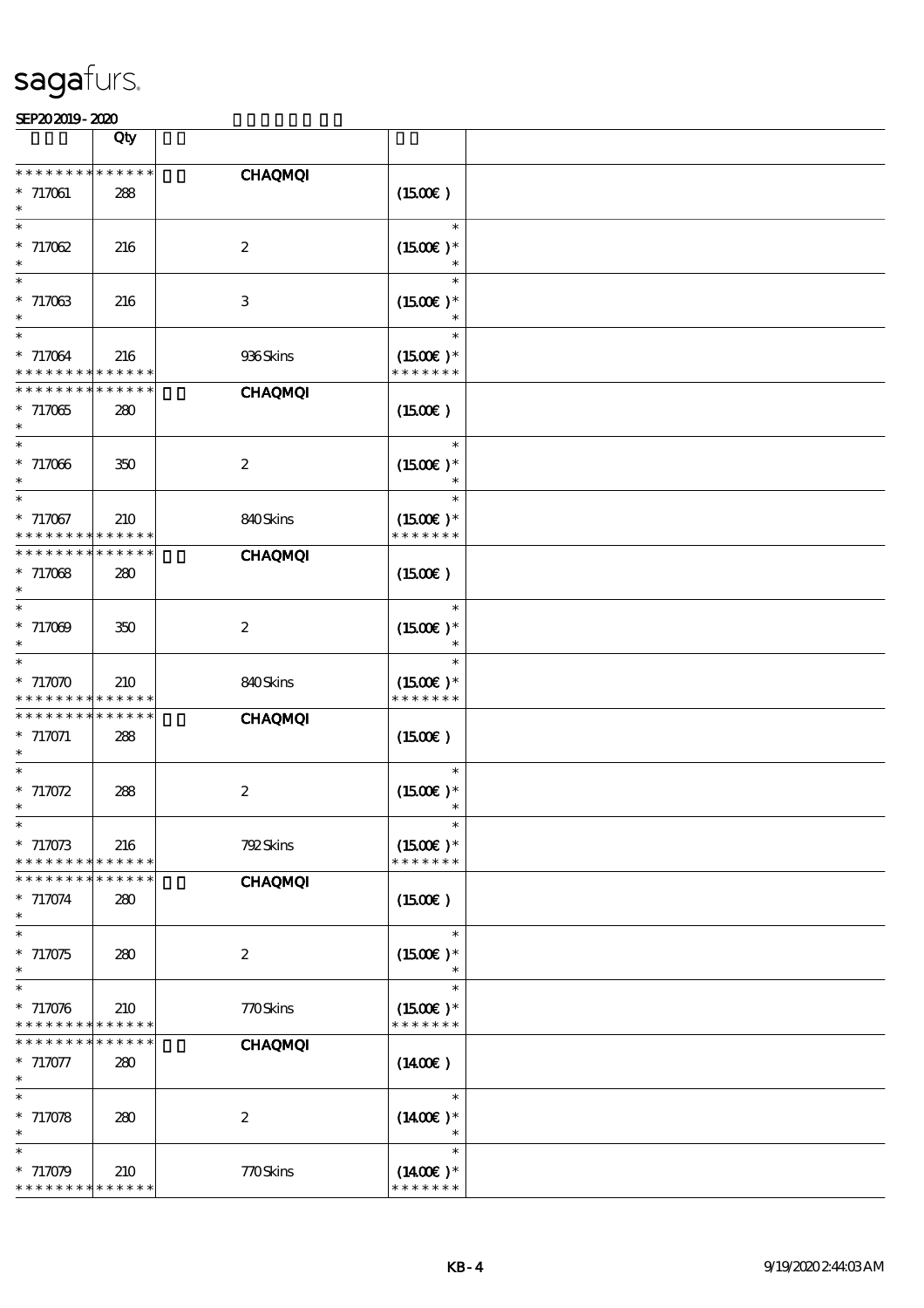|                                                      | Qty         |                  |                             |  |
|------------------------------------------------------|-------------|------------------|-----------------------------|--|
| * * * * * * * *                                      |             | <b>CHAQMQI</b>   |                             |  |
| $* 717081$                                           | 282         |                  | (1350)                      |  |
| $\ast$                                               |             |                  |                             |  |
| $\ast$                                               |             |                  | $\ast$                      |  |
| $* 717082$<br>$\ast$                                 | 216         | $\boldsymbol{2}$ | $(1350E)*$<br>$\ast$        |  |
| $\ast$                                               |             |                  | $\ast$                      |  |
| $* 717083$                                           | 214         | 712Skins         | $(1350E)*$                  |  |
| * * * * * * * * <mark>* * * * * *</mark>             |             |                  | * * * * * * *               |  |
| 717084                                               |             | <b>CHAQMQI</b>   |                             |  |
|                                                      | 300         |                  | (11.00)                     |  |
|                                                      |             | <b>CHAQMQI</b>   |                             |  |
| 717085                                               | 222         |                  | 7.50E                       |  |
| * * * * * * * *                                      | * * * * * * |                  |                             |  |
| $* 717086$                                           | 208         | <b>CHAQMQI</b>   | (900)                       |  |
| $\ast$                                               |             |                  |                             |  |
| $\ast$                                               |             |                  | $\ast$                      |  |
| $* 717087$                                           | 312         | 520Skins         | $(900)$ *                   |  |
| * * * * * * * * * * * * * *                          |             | <b>CHAQMQI</b>   | * * * * * * *               |  |
| 717088                                               | 456         |                  | (900)                       |  |
|                                                      |             |                  |                             |  |
| * * * * * * * * * * * * * *                          |             | <b>CHAQMQI</b>   |                             |  |
| $* 717089$<br>$\ast$                                 | 288         |                  | (7.00)                      |  |
| $\ast$                                               |             |                  | $\ast$                      |  |
| $*717000$                                            | 288         | $\boldsymbol{2}$ | $(7.00)$ *                  |  |
| $\ast$                                               |             |                  |                             |  |
| $\ast$                                               |             |                  | $\ast$                      |  |
| * 717091<br>* * * * * * * * <mark>* * * * * *</mark> | 288         | 864Skins         | $(7.00)$ *<br>* * * * * * * |  |
| * * * * * * * *                                      | * * * * * * | <b>CHAQMQI</b>   |                             |  |
| $*717092$                                            | 296         |                  | $(1200\varepsilon)$         |  |
| $\ast$                                               |             |                  |                             |  |
| $*$<br>$* 717098$                                    |             | $\boldsymbol{2}$ | $\ast$<br>$(1200E)^*$       |  |
| $\ast$                                               | 222         |                  |                             |  |
| $\ast$                                               |             |                  | $\ast$                      |  |
| $* 717094$                                           | 222         | 3                | $(1200E)*$                  |  |
| $\ast$<br>$\ast$                                     |             |                  | $\ast$<br>$\ast$            |  |
| $*717095$                                            | 222         | 962Skins         | $(1200E)*$                  |  |
| * * * * * * *                                        | * * * * * * |                  | * * * * * * *               |  |
| * * * * * * *                                        | * * * * * * | <b>CHAQMQI</b>   |                             |  |
| $*717096$                                            | 288         |                  | (1200E)                     |  |
| $\ast$<br>$\ast$                                     |             |                  | $\ast$                      |  |
| $*717097$                                            | 216         | $\boldsymbol{2}$ | $(1200E)*$                  |  |
| $\ast$                                               |             |                  |                             |  |
| $\ast$                                               |             |                  | $\ast$                      |  |
| $* 71708$<br>$\ast$                                  | 216         | 3                | $(1200E)*$<br>$\ast$        |  |
| $\ast$                                               |             |                  | $\ast$                      |  |
| $* 717099$                                           | 216         | 936Skins         | $(1200E)*$                  |  |
| * * * * * * * * * * * * * *                          |             |                  | * * * * * * *               |  |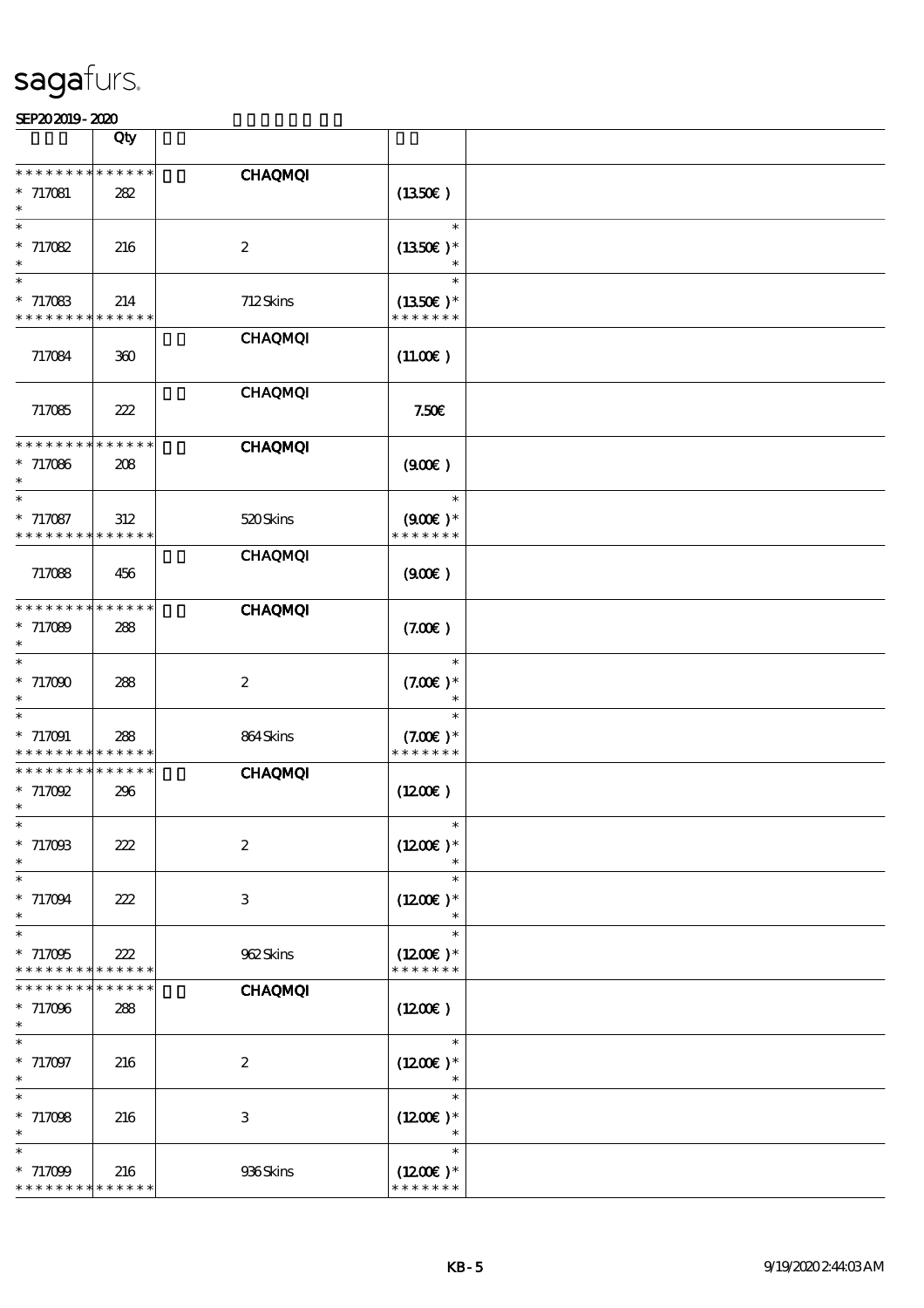|                                                                  | Qty                |                  |                                                 |  |
|------------------------------------------------------------------|--------------------|------------------|-------------------------------------------------|--|
| * * * * * * * *<br>$* 717101$                                    | * * * * * *<br>288 | <b>CHAQMQI</b>   | (11.50)                                         |  |
| $\overline{\ast}$<br>$* 717102$<br>$\ast$                        | 216                | $\boldsymbol{2}$ | $\ast$<br>$(11.50)$ *<br>$\ast$                 |  |
| $\ast$<br>$* 71710B$<br>$\ast$                                   | 216                | $\,3$            | $\ast$<br>$(11.50)$ *<br>$\ast$                 |  |
| $\ast$<br>$* 717104$<br>* * * * * * * * <mark>* * * * * *</mark> | 216                | 936Skins         | $\ast$<br>$(11.50)$ *<br>* * * * * * *          |  |
| * * * * * * *<br>$*717105$<br>$\ast$                             | * * * * * *<br>288 | <b>CHAQMQI</b>   | $(1200\varepsilon)$                             |  |
| $\ast$<br>$* 717106$                                             | 360                | $\boldsymbol{2}$ | $\ast$<br>$(1200E)*$                            |  |
| $\ast$<br>$* 717107$<br>* * * * * * * *                          | 216<br>* * * * * * | 864Skins         | $\ast$<br>$(1200E)*$<br>* * * * * * *           |  |
| * * * * * * * *<br>$* 717108$<br>$\ast$                          | * * * * * *<br>280 | <b>CHAQMQI</b>   | (1200E)                                         |  |
| $\ast$<br>$^*$ 717109 $\,$<br>$\ast$                             | 350                | $\boldsymbol{2}$ | $\ast$<br>$(1200E)*$<br>$\ast$                  |  |
| $\ast$<br>$* 717110$<br>* * * * * * * *                          | 210<br>* * * * * * | 840Skins         | $\ast$<br>$(1200E)*$<br>* * * * * * *           |  |
| * * * * * * * * * * * * * *<br>$* 717111$<br>$\ast$              | 234                | <b>CHAQMQI</b>   | (950)                                           |  |
| $\ast$<br>$* 717112$<br>$\ast$                                   | 312                | $\boldsymbol{2}$ | $\ast$<br>$(950\epsilon)*$                      |  |
| $* 717113$<br>$\ast$<br>$\ast$                                   | 312                | $\,3$            | $(950E)*$<br>$\ast$                             |  |
| $* 717114$<br>$\ast$<br>$\ast$                                   | $312\,$            | $\boldsymbol{4}$ | $\ast$<br>$(950\epsilon)$ *<br>$\ast$<br>$\ast$ |  |
| $* 717115$<br>* * * * * * * * * * * * * *                        | 156                | 1326Skins        | $(950)$ *<br>* * * * * * *                      |  |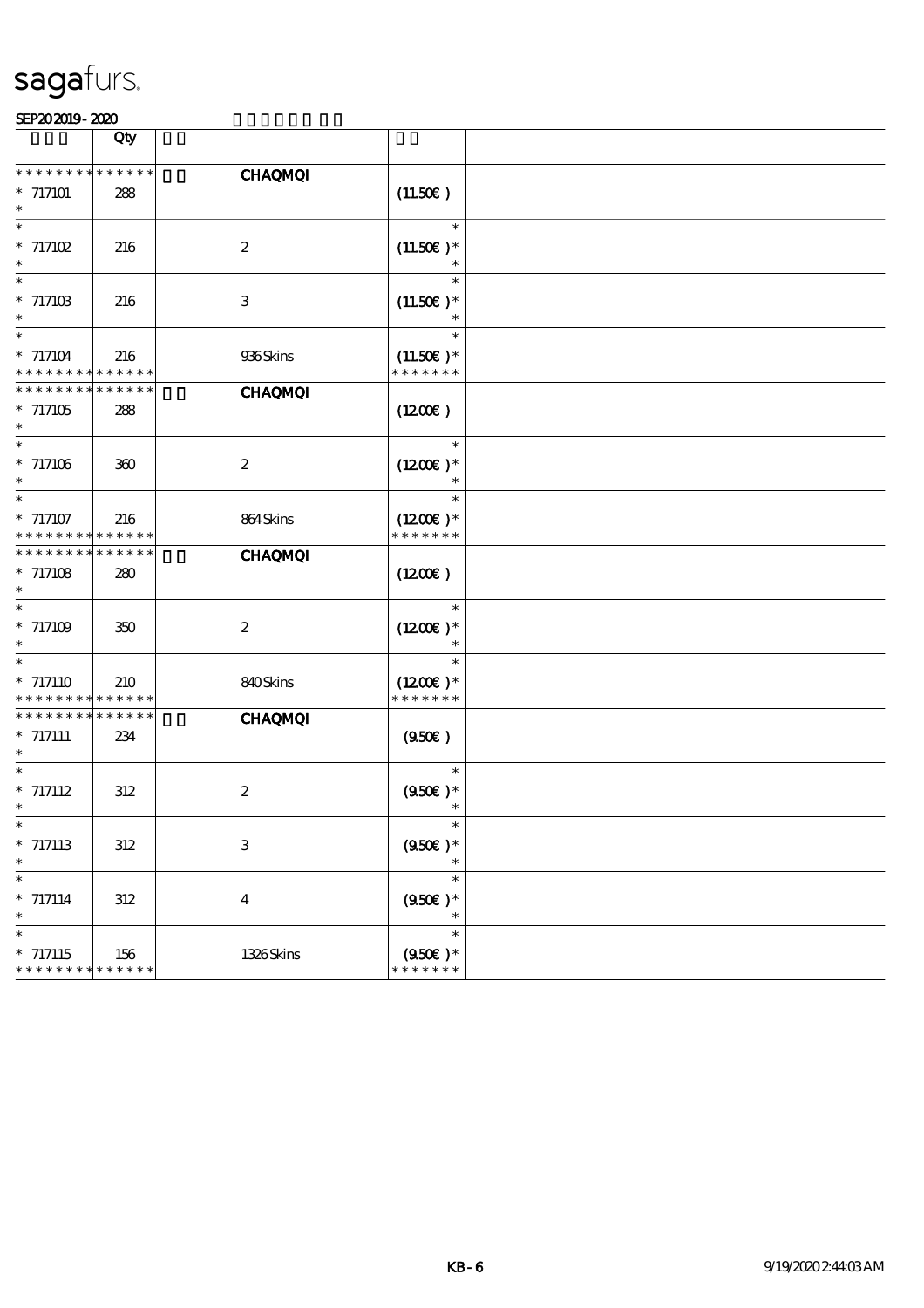|                                          | Qty                        |                  |                      |  |
|------------------------------------------|----------------------------|------------------|----------------------|--|
| * * * * * * *                            | * * * * * *                | <b>CHAQMQI</b>   |                      |  |
| $*$ 717121                               | 216                        |                  | (800)                |  |
| $\ast$                                   |                            |                  | $\ast$               |  |
| $* 717122$<br>$\ast$                     | 288                        | $\boldsymbol{2}$ | $(800)$ *<br>$\ast$  |  |
| $\ast$                                   |                            |                  | $\ast$               |  |
| $*717123$<br>$\ast$                      | 288                        | $\,3$            | $(800)$ *            |  |
| $\ast$                                   |                            |                  | $\ast$<br>$\ast$     |  |
| $* 717124$<br>$\ast$                     | 288                        | $\boldsymbol{4}$ | $(800)$ *            |  |
| $\ast$                                   |                            |                  | $\ast$<br>$\ast$     |  |
| $*717125$                                | 288                        | $\mathbf 5$      | $(800)$ *            |  |
| $\ast$<br>$\ast$                         |                            |                  | $\ast$               |  |
| $*717126$                                | 288                        | 6                | $(800)$ *            |  |
| $\overline{\phantom{1}}$                 |                            |                  | $\ast$               |  |
| $* 717127$                               | 288                        | 1944 Skins       | $(800)$ *            |  |
| * *<br>* * * * * * * *                   | * * * * * *<br>* * * * * * | <b>CHAQMQI</b>   | * * * * * * *        |  |
| $* 717128$                               | 328                        |                  | (7.00)               |  |
| $\ast$<br>$\ast$                         |                            |                  | $\ast$               |  |
| $*717129$                                | 328                        | 656Skins         | $(7.00)$ *           |  |
| * * * * * * * *                          | * * * * * *                | <b>CHAQMQI</b>   | * * * * * * *        |  |
| 717130                                   | 162                        |                  | (7.50)               |  |
| * * * * * * *                            | * * * * * *                | <b>CHAQMQI</b>   |                      |  |
| $*$ 717131                               | 228                        |                  | (650)                |  |
| $\ast$                                   |                            |                  | $\ast$               |  |
| $* 717132$                               | 304                        | $\boldsymbol{2}$ | $(650)$ *            |  |
| $\ast$<br>$\ast$                         |                            |                  |                      |  |
| $*717133$                                | 304                        | 836Skins         | $(650)$ *            |  |
| * * * * * * * *<br>* * * * * * * *       | * * * * * *<br>* * * * * * | <b>CHAQMQI</b>   | * * * * * * *        |  |
| $* 717134$                               | 208                        |                  | (800)                |  |
| $\ast$<br>$\ast$                         |                            |                  | $\ast$               |  |
| $*717135$                                | 312                        | $\boldsymbol{2}$ | $(800)$ *            |  |
| $\ast$<br>$\ast$                         |                            |                  | $\ast$<br>$\ast$     |  |
| $*717136$                                | 208                        | 728Skins         | $(800)$ *            |  |
| * * * * * * * *                          | * * * * * *                |                  | * * * * * * *        |  |
| 717137                                   | 140                        | CHAQMQI FLAT     | (7.00)               |  |
|                                          |                            |                  |                      |  |
| * * * * * * * *<br>$* 717138$            | * * * * * *<br>160         | CHAQMQI FLAT     | $(1000\varepsilon)$  |  |
| $\overline{\ast}$                        |                            |                  |                      |  |
| $* 717139$                               | 240                        | 400Skins         | $\ast$<br>$(1000E)*$ |  |
| * * * * * * * * <mark>* * * * * *</mark> |                            |                  | * * * * * * *        |  |
| 717140                                   | 192                        | CHAQMQI FLAT     | (650)                |  |
|                                          |                            |                  |                      |  |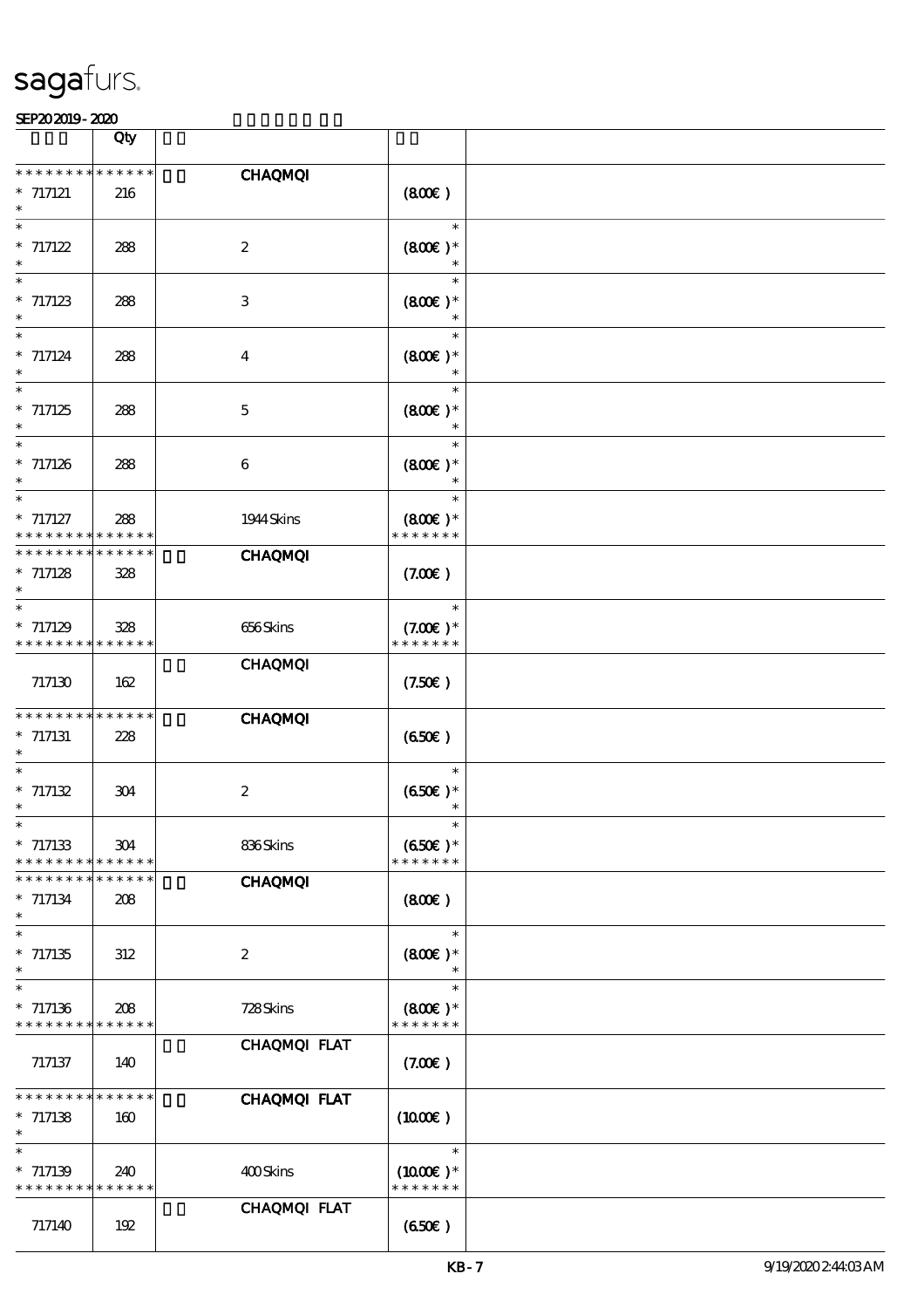|                                                                         | Qty         |                  |                                       |  |
|-------------------------------------------------------------------------|-------------|------------------|---------------------------------------|--|
|                                                                         |             | CHKGUL FLAT      |                                       |  |
| 717141                                                                  | 68          |                  | 7.00E                                 |  |
|                                                                         |             |                  |                                       |  |
|                                                                         |             | CHKGUL FLAT      |                                       |  |
| 717142                                                                  | 132         |                  | (900)                                 |  |
|                                                                         |             | CHKGUL FLAT      |                                       |  |
| 717143                                                                  | 168         |                  | (550)                                 |  |
|                                                                         |             |                  |                                       |  |
|                                                                         |             | CHKGUL FLAT      |                                       |  |
| 717144                                                                  | 288         |                  | (400)                                 |  |
|                                                                         |             | <b>CHKGUL</b>    |                                       |  |
| 717145                                                                  | 256         |                  | 600                                   |  |
|                                                                         |             |                  |                                       |  |
|                                                                         |             | <b>CHKGUL</b>    |                                       |  |
| 717146                                                                  | 264         |                  | 600                                   |  |
| ******** <mark>******</mark>                                            |             | <b>CHKGUL</b>    |                                       |  |
| $* 717147$                                                              | 264         |                  | (950)                                 |  |
| $\ast$                                                                  |             |                  |                                       |  |
| $\ast$                                                                  |             |                  | $\ast$                                |  |
| $* 717148$<br>$\ast$                                                    | 198         | $\boldsymbol{2}$ | $(950\epsilon)$ *<br>$\ast$           |  |
| $\ast$                                                                  |             |                  | $\ast$                                |  |
| $* 717149$                                                              | 198         | 660Skins         | $(950\epsilon)*$                      |  |
| * * * * * * * * * * * * * *                                             |             |                  | * * * * * * *                         |  |
| * * * * * * * * * * * * * *                                             |             | <b>CHKGUL</b>    |                                       |  |
| $*717150$                                                               | 270         |                  | $(1000\varepsilon)$                   |  |
| $\ast$                                                                  |             |                  | $\ast$                                |  |
| $*717151$                                                               | 330         | 600Skins         | $(1000E)*$                            |  |
| * * * * * * * * * * * * * *                                             |             |                  | * * * * * * *                         |  |
| 717152                                                                  | 310         | <b>CHKGUL</b>    | (90E)                                 |  |
|                                                                         |             |                  |                                       |  |
| **************                                                          |             | <b>CHKGUL</b>    |                                       |  |
| $*717153$<br>$\ast$                                                     | 234         |                  | (60E)                                 |  |
| $\ast$                                                                  |             |                  | $\ast$                                |  |
| $* 717154$                                                              | 312         | $\boldsymbol{z}$ | $(60E)*$                              |  |
| $\ast$                                                                  |             |                  |                                       |  |
| $\ast$                                                                  |             |                  | $\ast$                                |  |
| $*717155$<br>$\ast$                                                     | 156         | 3                | $(600)$ *                             |  |
| $\ast$                                                                  |             |                  | $\ast$                                |  |
| $*717156$                                                               | 156         | 858Skins         | $(600)$ *                             |  |
| * * * * * * * * * * * * * *<br>* * * * * * * *                          | * * * * * * |                  | * * * * * * *                         |  |
| $*717157$                                                               | 186         | <b>CHKGUL</b>    | (500)                                 |  |
| $\ast$                                                                  |             |                  |                                       |  |
| $\ast$                                                                  |             |                  | $\ast$                                |  |
| $*717158$                                                               | 186         | 372Skins         | $(500)$ *                             |  |
| * * * * * * * * * * * * * *<br>* * * * * * * * <mark>* * * * * *</mark> |             | <b>CHKGUL</b>    | * * * * * * *                         |  |
| $* 717159$                                                              | 258         |                  | (40E)                                 |  |
| $\ast$                                                                  |             |                  |                                       |  |
| $\ast$                                                                  |             |                  | $\ast$                                |  |
| $* 717160$<br>* * * * * * * * * * * * * *                               | 172         | 430Skins         | $(400\varepsilon)^*$<br>* * * * * * * |  |
|                                                                         |             |                  |                                       |  |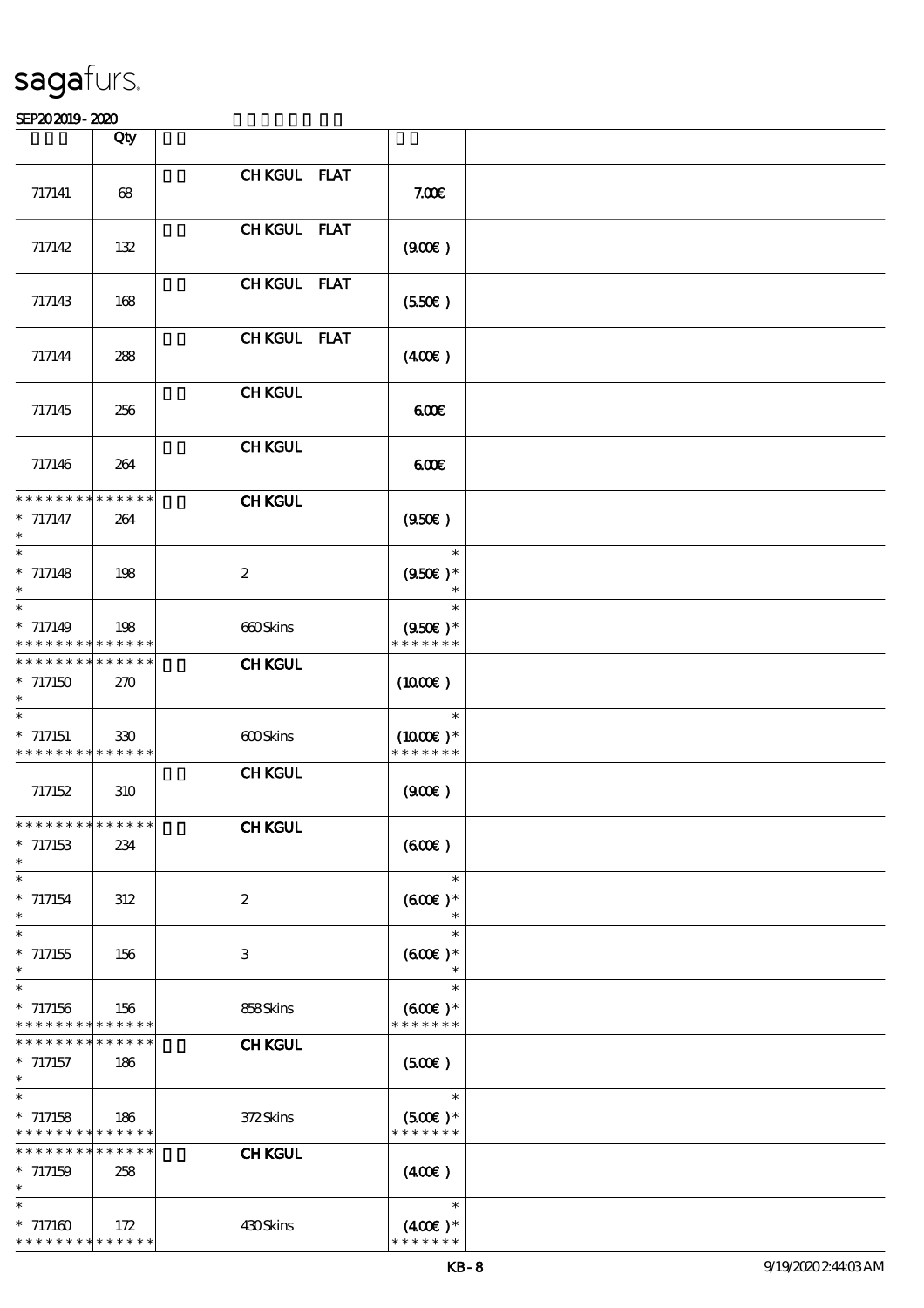|                                                     | Qty                |                  |                                                |  |
|-----------------------------------------------------|--------------------|------------------|------------------------------------------------|--|
| * * * * * * * * * * * * * *                         |                    | <b>CHKGUL</b>    |                                                |  |
| $* 717161$<br>$\ast$                                | 256                |                  | 550E                                           |  |
| $\ast$<br>$* 717162$<br>$\ast$                      | 192                | $\boldsymbol{2}$ | $\ast$<br>550€ *<br>$\ast$                     |  |
| $\ast$<br>$* 717163$<br>$\ast$                      | 192                | $\,3$            | $\ast$<br>550€ *<br>$\ast$                     |  |
| $\ast$<br>$* 717164$<br>* * * * * * * * * * * * * * | 192                | 832Skins         | $\ast$<br>550€ *<br>* * * * * * *              |  |
| * * * * * * * * * * * * * *<br>$*717165$<br>$\ast$  | 330                | <b>CHKGUL</b>    | (450)                                          |  |
| $\ast$<br>$* 717166$<br>$\ast$                      | 264                | $\boldsymbol{2}$ | $\ast$<br>$(450E)^*$                           |  |
| $\overline{\ast}$<br>$*$ 717167<br>* * * * * * * *  | 264<br>* * * * * * | 858Skins         | $\ast$<br>$(450\varepsilon)*$<br>* * * * * * * |  |
| * * * * * * * *<br>$* 717168$<br>$\ast$             | * * * * * *<br>312 | <b>CHKGUL</b>    | (60E)                                          |  |
| $\ast$<br>$* 717169$<br>$\ast$                      | 312                | $\boldsymbol{2}$ | $\ast$<br>$(600)$ *<br>$\ast$                  |  |
| $\ast$<br>$*$ 717170 $\,$<br>$\ast$                 | 312                | $\,3$            | $\ast$<br>$(600)$ *<br>$\ast$                  |  |
| $\ast$<br>$* 717171$<br>* * * * * * * * * * * * * * | 156                | 1092Skins        | $\ast$<br>$(600)$ *<br>* * * * * * *           |  |
| * * * * * * * * * * * * * *<br>$* 717172$<br>$\ast$ | 376                | <b>CHKGUL</b>    | (400)                                          |  |
| $* 717173$<br>$\ast$                                | 376                | $\boldsymbol{2}$ | $*$<br>$(400)$ *<br>$\ast$                     |  |
| $\ast$<br>$* 717174$<br>$\ast$                      | 376                | $\,3$            | $\ast$<br>$(400\varepsilon)*$<br>$\ast$        |  |
| $\ast$<br>$* 717175$<br>$\ast$                      | 376                | $\boldsymbol{4}$ | $\ast$<br>$(400)$ *<br>$\ast$                  |  |
| $\ast$<br>$* 717176$<br>* * * * * * * * * * * * * * | 376                | 1880Skins        | $\ast$<br>$(400E)*$<br>* * * * * * *           |  |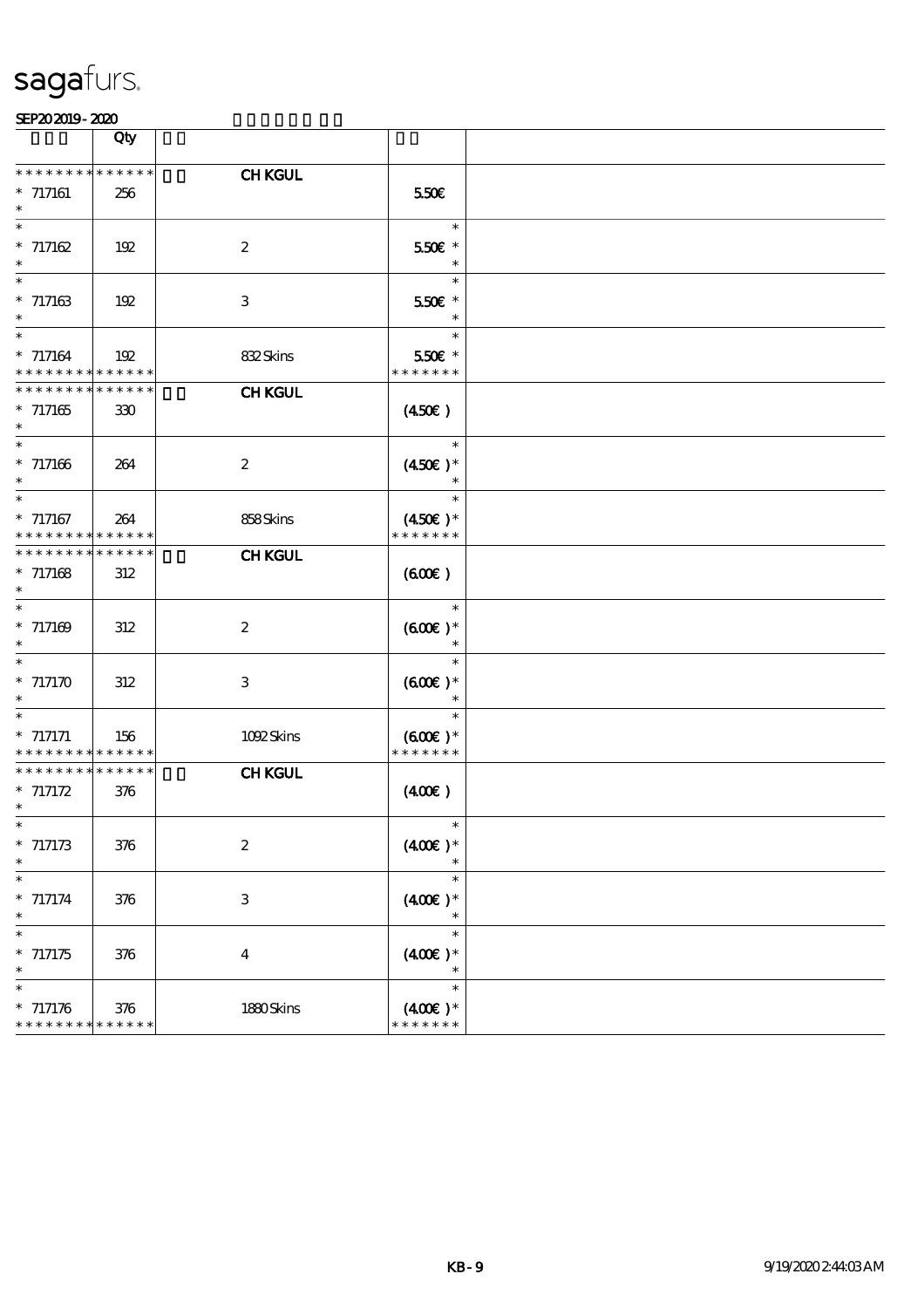|                                                            | Qty                |                           |                                       |  |
|------------------------------------------------------------|--------------------|---------------------------|---------------------------------------|--|
|                                                            |                    |                           |                                       |  |
| 717181                                                     | 256                | <b>ARG KGL</b>            | (60E)                                 |  |
| 717182                                                     | 246                | <b>ARG KGL</b>            | (450)                                 |  |
| * * * * * * * *                                            | * * * * * *        | <b>ARG KGL</b>            |                                       |  |
| $* 717183$<br>$\ast$                                       | 256                |                           | (40E)                                 |  |
| $\ast$<br>$* 717184$<br>$\ast$<br>$\overline{\phantom{a}}$ | 256                | $\boldsymbol{2}$          | $\ast$<br>$(400)$ *<br>$\ast$         |  |
| $*717185$<br>* * * * * * * * * * * * * *                   | 128                | 640Skins                  | $\ast$<br>$(400E)^*$<br>* * * * * * * |  |
| 717186                                                     | 112                | <b>ARG KGL</b>            | $(400\varepsilon)$                    |  |
| * * * * * * * * * * * * * *<br>$* 717187$                  | 264                | <b>ARG KGL</b>            | (500)                                 |  |
| $\ast$                                                     |                    |                           | $\ast$                                |  |
| $* 717188$<br>* * * * * * * * * * * * * *                  | 262                | 526Skins                  | $(500)$ *<br>* * * * * * *            |  |
| 717189                                                     | 304                | <b>ARG KGL</b>            | (30E)                                 |  |
| * * * * * * * * * * * * * *                                |                    | <b>ARG KGL</b>            |                                       |  |
| $*717190$<br>$\ast$<br>$\ast$                              | 240                |                           | (40E)<br>$\ast$                       |  |
| $*717191$<br>* * * * * * * * <mark>* * * * * *</mark>      | 240                | 480Skins                  | $(400E)*$<br>* * * * * * *            |  |
| * * * * * * * * * * * * * *<br>$* 717192$<br>$\ast$        | 296                | <b>ARG KGL</b>            | (350)                                 |  |
| ∗<br>$*717193$<br>$\ast$                                   | 202                | $\boldsymbol{z}$          | $(350E)*$                             |  |
| $\ast$<br>$* 717194$<br>$\ast$                             | 202                | $\ensuremath{\mathbf{3}}$ | $\ast$<br>$(350\epsilon)*$<br>$\ast$  |  |
| $\ast$<br>$*717195$<br>$\ast$                              | 202                | $\boldsymbol{4}$          | $\ast$<br>$(350\epsilon)*$<br>$\ast$  |  |
| $\ast$<br>$*717196$<br>* * * * * * * *                     | 292<br>* * * * * * | 1464 Skins                | $\ast$<br>$(350E)*$<br>* * * * * * *  |  |
| 717197                                                     | 312                | <b>ARG KGL</b>            | (400)                                 |  |
| 717198                                                     | 280                | ARG KGL                   | (350)                                 |  |